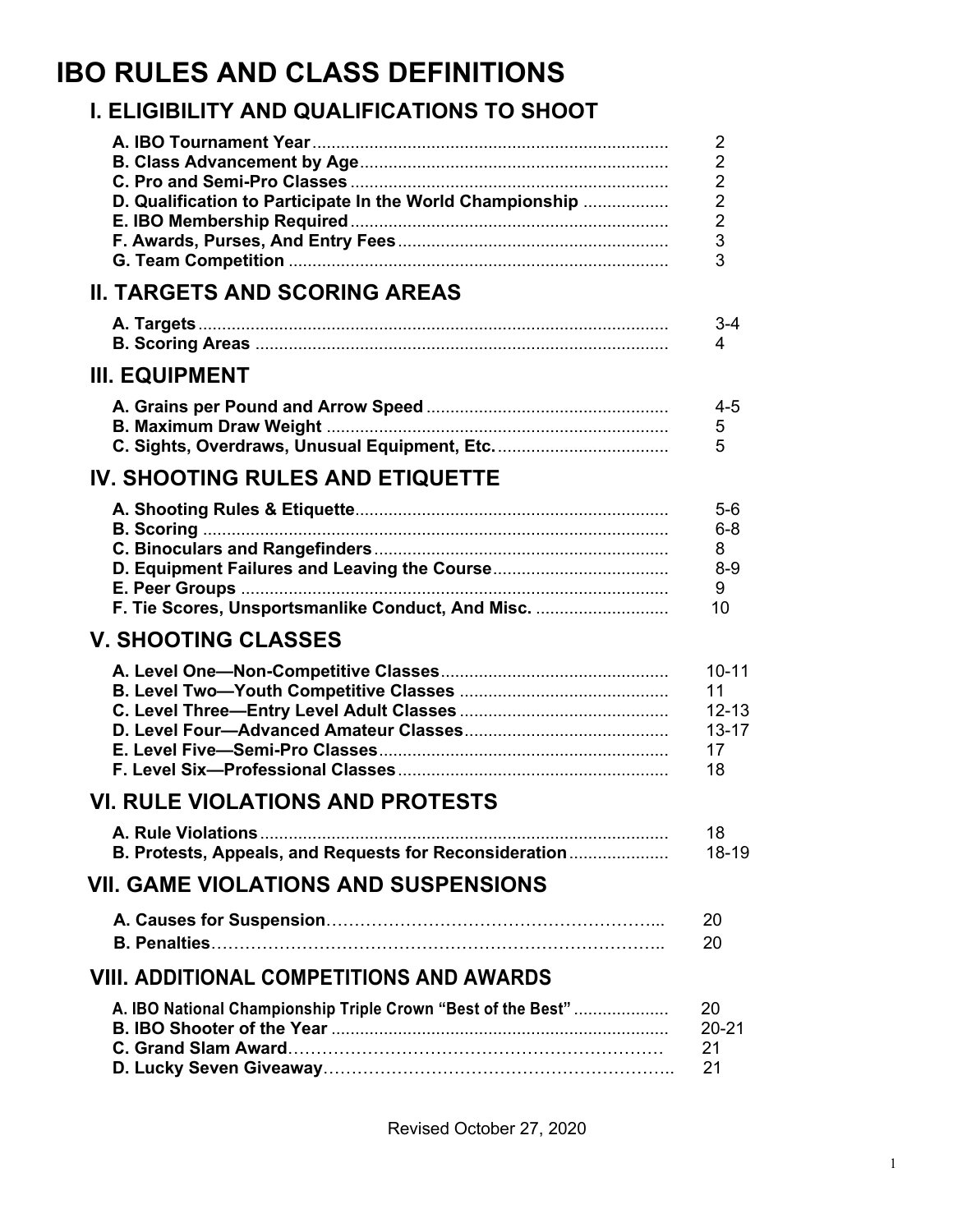# **I. ELIGIBILITY, QUALIFICATIONS TO SHOOT, AND AWARDS**

#### **A. IBO Tournament Year**

The IBO TOURNAMENT YEAR begins upon the completion of one World Championship and runs to the completion of the next World Championship.

#### **B. Class Advancement by Age**

If an archer's birthday falls after the conclusion date of the IBO World Championship, he or she will maintain class standing (FBH, CUB, Youth) until the conclusion of the subsequent IBO World Championship.

Adult archers may register at any event for any class the archer is eligible for based on his or her age on the day of registration. If an adult archer wants to qualify for the World Championship, he or she must be the appropriate age for the class for which the archer is attempting to qualify on the date of the qualifier. If an archer elects to advance to an age optional class, he or she must qualify for the World Championship in that class.

#### **C. Pro and Semi-Pro Classes**

- 1. An archer who registers for a Pro or Semi-Pro class during any one IBO shooting year must remain in that class for the entire duration of that IBO tournament year except that an archer may move up to Semi-Pro, or a Semi-Pro archer may move up to a Pro class. Archers who move from Semi-Pro to Pro during the IBO shooting year may not drop back down to compete as an amateur or Semi-Pro at an IBO-sanctioned event for the remainder of that IBO tournament year.
- 2. An archer who registers as a Pro or Semi-Pro in another 3-D shooting organization must register to compete at the same or higher level at IBO-sanctioned events.
- 3. A Pro or Semi-Pro archer must be an IBO member to participate in any IBO-sanctioned event.
- 4. A Pro or Semi-Pro archer may not register for an entry level class such as HC, FHC or BBO for a period of five years after participating as a Pro or Semi-Pro in any 3-D organization.

#### **D. Qualification to Participate In the World Championship**

In order to compete in the IBO World Championship an archer must be an IBO member and place in the top twenty (20) scores for his or her class at an IBO-sanctioned qualifying tournament. The top thirty (30) scores will qualify for the World Championship at the National Triple Crown events only. FBH archers need not qualify to participate in the IBO World Championship. International archers residing outside the United States, who wish to attend and compete at the IBO World Championship should contact the IBO office for further information on how to qualify in your area.

## **E. IBO Membership Required**

- 1. An archer must be an IBO member to compete in a state championship, IBO Indoor World, Winter National, Spring National, National Triple Crown, or World Championship, except as noted in E-2 below.
- 2. Guest passes can be obtained at registration for use at all National level events with the exception of the IBO World Championship. The guest pass may be used for the World Trophy Round.The guest pass is good for 1 event per tournament season. This limited membership will not include *Bowhunting World* magazine**.** This offer is not available to current or renewing members.It is our hope that members will utilize these guest passes to introduce their friends to the fun of 3-D shooting. At this time, guest pass fees shall be the same as normal entry fees for the class entered.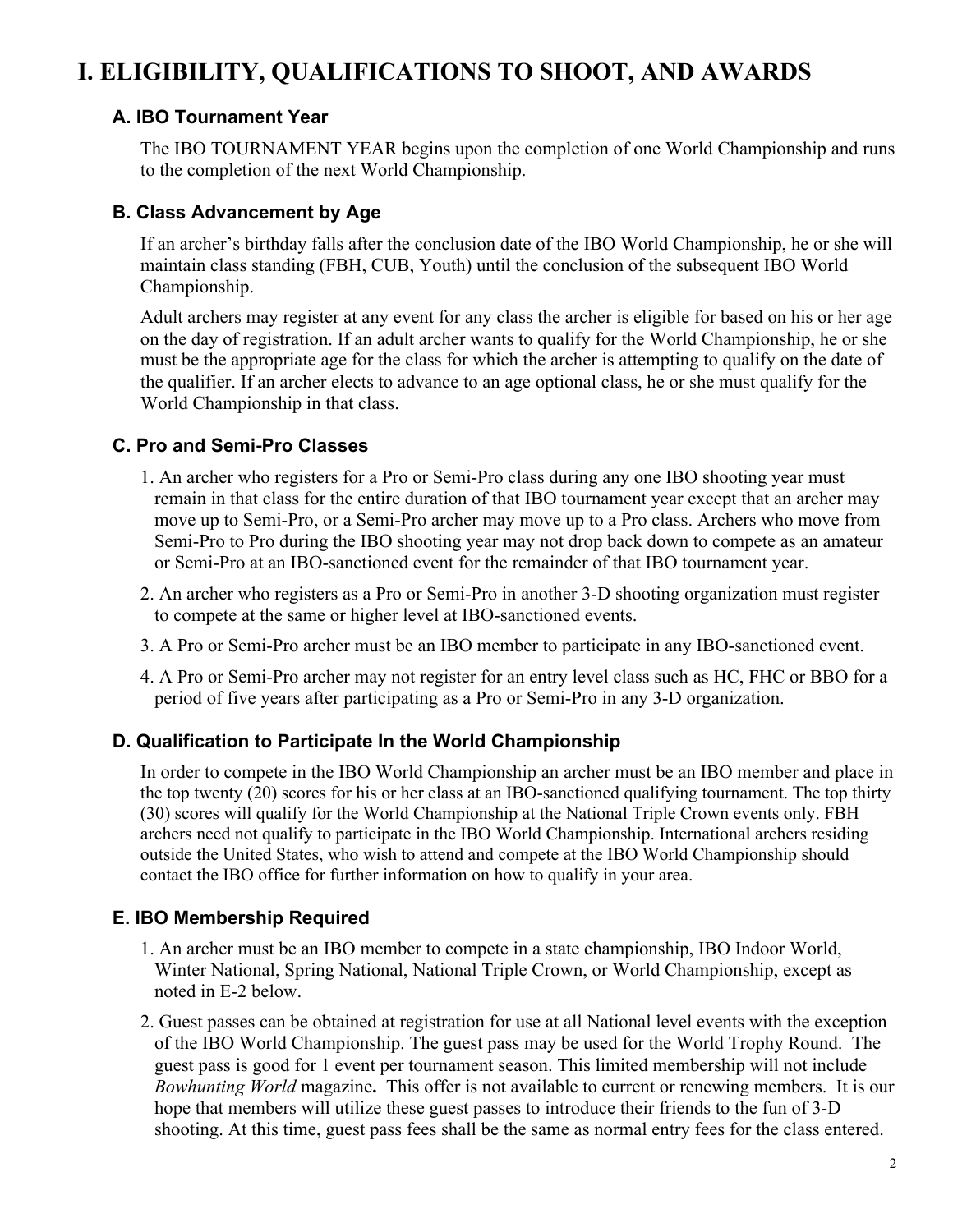#### **F. Awards, Purses, and Entry Fees**

- 1. All classes will receive an award for  $1<sup>st</sup>$ ,  $2<sup>nd</sup>$  and  $3<sup>rd</sup>$  place at all IBO National Level events. Cub class will receive two (2) awards for every ten participants from that event in the previous year. A maximum of ten (10) awards will be given in the Cub class. A class must have at least three (3) participants at the first leg of any multi-event competition such as the IBO National Championship Triple Crown to award a class Champion. To win, a participant must shoot all legs of the combined event.
- 2. Entry fees and amounts or percentages paid back from entry fees for IBO-sanctioned events are set by the host clubs.
- 3. At the IBO World Championship, purses will be divided among those who qualify for the final round**.**
- 4. Checks representing any amount won by a shooter at an IBO National or World event will be mailed to the winners. To allow for any questions, discrepancies, or corrections of any national or world event results, a five-business-day certification period will be used for future tournaments. At the end of this five-day period, results will be considered final and checks will be sent.

#### **G. Team Competition**

- 1. All team members must be IBO members in good standing and must be registered as a team before any individual member begins competition.
- 2. Qualified teams may compete at the IBO National Championship Triple Crown events and the World Championship (if team events are offered).
	- a. In order for a class to have a team competition in the IBO National Championship Triple Crown, there must be three teams registered to shoot at the first leg of the Triple Crown. In order to win, a team must shoot all three legs of the Triple Crown.
	- b. IBO World Championship. Each team member must have qualified individually for the IBO World Championship in order to compete as a team member.
- 3. Team members may not change throughout the duration of any IBO competition.
- 4. A team may be three or four members. Only the top three scores will count toward a team's total score.
- 5. Team awards will be given at the conclusion of the IBO Triple Crown and/or the conclusion of the IBO World Championship.

## **II. TARGETS AND SCORING AREAS**

#### **A. Targets**

- 1. At all IBO-sanctioned shooting events, targets shall consist of 3-D type animal targets having official IBO scoring areas.
- 2. Host clubs may mix the size of the animals so long as the targets have official IBO scoring areas.
- 3. Targets shall be set at unmarked distances. The approximate maximum distance for each stake shall be as follows:

a. Blue Stake: 50 yards (45.72 meters)

b. Green Stake: 45 yards (41.15 meters)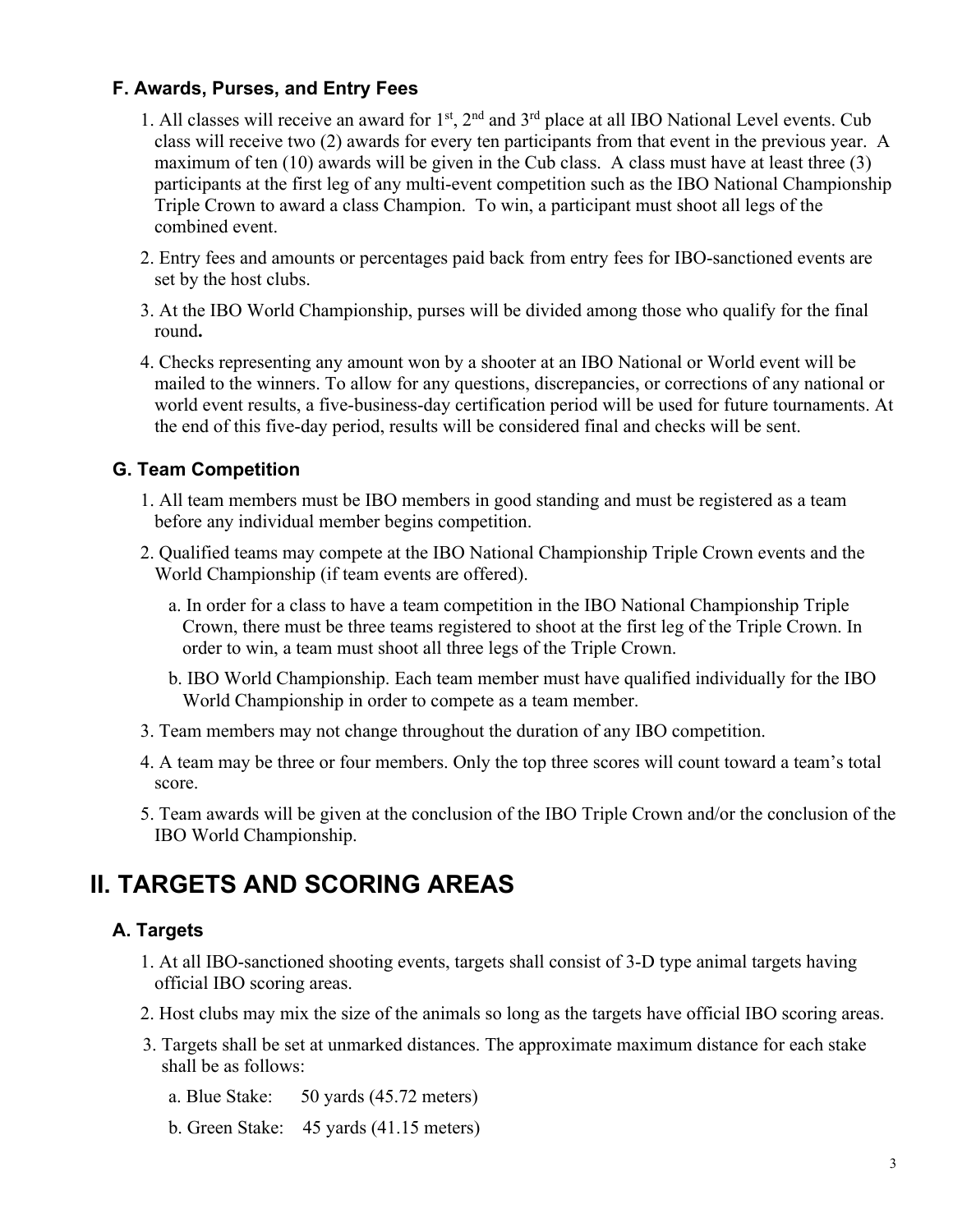- c. Red Stake: 40 yards (36.70 meters)
- d. Yellow Stake: 35 yards (32 meters)
- e. Orange Stake: 30 yards (27.43 meters**)**
- f. White Stake: 25 yards (22.86 meters)
- g. Silver Stake: 20 yards (18.29 meters)
- 4. Targets should be set so they are distinguishable with their vital areas (8 ring) unobstructed.

Care shall be taken when setting targets not to over rotate or excessively lean the targets to ensure that the entire vital area can be safely shot.

## **B. Scoring Areas**

For all IBO-sanctioned shooting events, the targets shall have scoring areas as follows:

- 1. An "11" ring consisting of a circle centered within the 10 ring. The circle size should be approximately twenty five percent (25%) of the size of the 10 ring.
- 2. A 10 ring consisting of a circle inside the vital area.
- 3. A vital area (8 ring) that roughly approximates the heart, lung, and liver area of the appropriate animal.
- 4. The remainder of the animal shall be considered a "body" except as set out in Paragraph 5 below.
- 5**.** An arrow embedded in the horn of an animal, not touching body color, is considered a miss and is scored as a zero. Targets with legs or hooves of a different color than the main body will still be considered as body color for scoring**.**
- 6. Some targets have material surrounding the actual outline of a target animal. This additional material will NOT be counted for score.

## **III. EQUIPMENT**

## **A. Grains per Pound and Arrow Speed**

- 1. Arrows must weigh at least five (5) grains per pound of the bow's maximum shooting weight unless the archer's equipment qualifies for the exception set out in Paragraph 2 below. Shooting weight is defined as the bow's maximum draw or thrust weight, as set up at the time of competition. A variance of two (2) pounds of draw weight shall be allowed for bow scale variation. Equipment qualifying in this paragraph (III.A.1) shall have no limit on arrow speed.
- 2. In the case where an archer's equipment, when shot at five (5) grains per pound, does not generate 290 fps, that archer may shoot arrows weighing less than five (5) grains per pound. However, equipment qualifying under this paragraph (III.A.2) shall not exceed an arrow speed of 290 fps.
- 3. Draw weight shall not be adjusted after entering the shooting course. Adjustments can be made only after equipment is checked at the conclusion of a range. Doing so will be considered poor sportsmanship and subject to disqualification unless adjustment is necessary during the period allowed for equipment failure.
- 4. IBO recommends that archers do not exceed manufacturer's recommended limits on arrow weight and draw weight.
- 5. Regardless of speed or arrow weight configuration, all archers must comply with maximum draw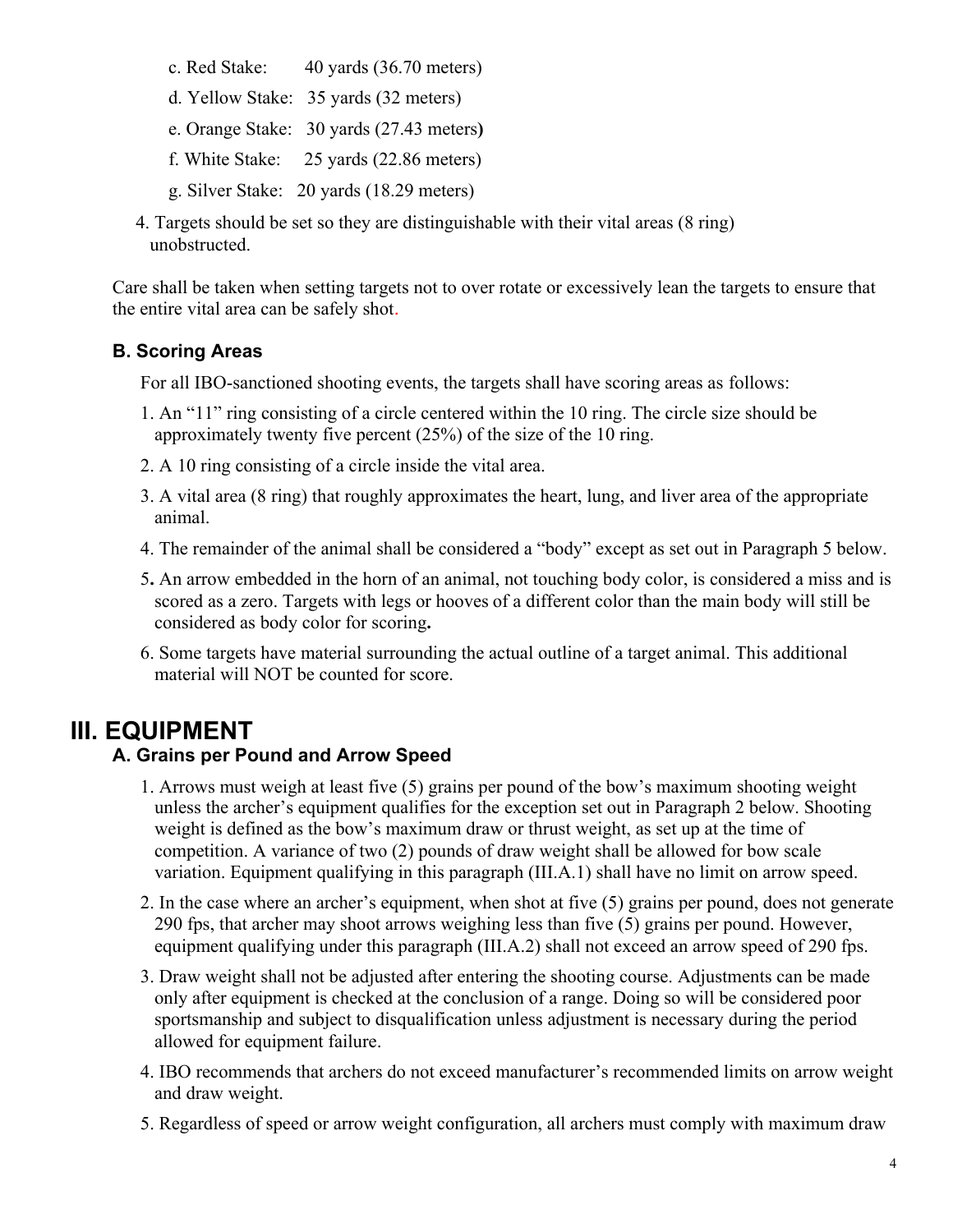weight restrictions for their class as outlined below. (Rule III.B)

- 6. A maximum arrow diameter of 27/64 (.422) will be allowed with an allowance of up to .425" for arrow point diameter.
- 7. Archers competing in the Youth Hunter (YH) Class shall be limited to a 260 fps arrow speed.
- 8. Archers competing in the Crossbow Class shall be limited to a 350 fps bolt speed.
- 9. Archers competing in the Pro and Semi-Pro classes shall be limited to a 300 fps arrow speed.
- 10. All maximum speed limits are allowed a 3% variance for chronograph accuracy.

## **B. Maximum Draw Weight**

- 1. The maximum draw weight for each class shall be as follows:
	- a. Cub: 40 pounds
	- b. All Female and Youth Classes: 60 pounds
	- c. All other classes: 80 pounds (excluding crossbows)

PARENTS of Cub and Youth shooters do not play the performance game with your child's equipment. Do not put their score at risk for point deduction or disqualification.

2. A two (2)-pound variance for bow scale variation will be allowed.

## **C. Sights, Overdraws, Unusual Equipment, Etc.**

- 1. Overdraws are permitted in all classes except BB, LB, ST, FBB and VT
- 2. There is no limit to the number of pins on a sight but there cannot be a pin longer than 50 yards or one that is not uniform in alignment with the other pins. This rule is meant to prevent the use of a "belly pin" to bracket the animal.
- 3. A sight used in a fixed-pin class may not be adjusted once the archer enters the shooting course.
- 4. Sights that project a laser light or other aiming dot on the target are illegal in all classes.
- 5. An archer using new or unusual equipment not addressed by class definitions or elsewhere in these rules will be required to shoot in one of the open classes until the IBO Board of Directors makes a ruling on the proper class for the equipment.
- 6. A verifier or clarifier style peep sight will be allowed in all classes that permit the use of sights.
- 7. No type of draw check or clicker may be used in the traditional classes, except for RU class.

## **IV. SHOOTING RULES AND ETIQUETTEA. Shooting Etiquette**

- 1. Shooting groups shall not consist solely of friends and relatives. Such groups shall be "busted" by including at least one outsider who will keep score, whenever possible. A group of friends and or relatives must be aware that good sportsmanship requires an additional competitor/scorekeeper be added to their group. The archers in a group of teammates, friends, and or relatives are required to make range officials aware of this situation. Failing to do so is unsportsmanlike conduct.
- 2. An archer may only participate in one class at any one IBO-sanctioned event. This does not prevent an archer from shooting a different style or class at a different event (except that Pro or Semi-Pros may not drop to an amateur class during the IBO shoot year.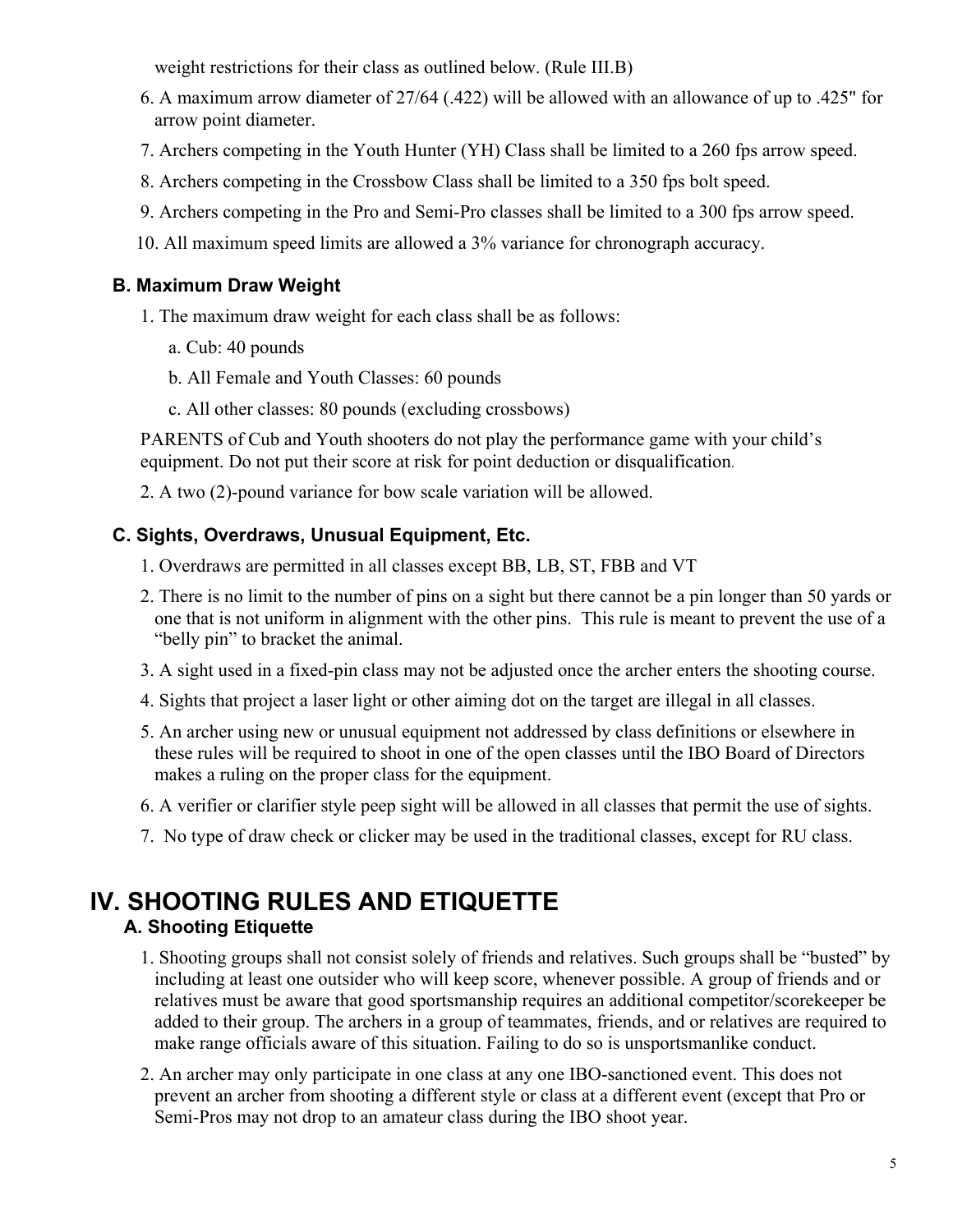- 3. All shooting groups shall establish a shooting rotation. Groups that contain archers shooting from different stakes will follow the shooting rotation while insuring that no archer advances beyond their assigned stake before shooting. No archer (or spectator) shall approach a target prior to the entire group shooting**.**
- 4. When shooting, the archer must touch the appropriate stake with some part of his or her body. At times, stakes are set to challenge the archer with various shooting positions. Alterations to the ground around the shooting stake, using any tools or leveling aids, natural or otherwise, is not permitted.
- 5. Each archer shall be allowed a maximum of two (2) minutes to complete his or her shot. This rule shall operate as follows:
	- a. Time will begin for the first archer when the previous group clears the target. Time will begin for the next archer when the previous archer releases his or her arrow.
	- b. Archers should be sensitive to the time concerns of the groups behind them and make every attempt to shoot in a timely manner. An archer found to be over his or her allotted time by a range official may have five (5) points deducted from his or her score. If the actions of a whole group are contrary to this rule, each person in the group may have five (5) points deducted from his or her score. Repeated violation of an archer's two (2)-minute time limit is considered to be unsportsmanlike conduct.
	- c. After shooting, the shooter should immediately clear the stake for the next shooter. Using binoculars from the shooting stake after the shot is prohibited. Repeated violations of this rule will result in a five (5)-point deduction of the shooter's score for each violation.
	- d. In order to support the two minute time limitation, an archer at the shooting stake may not let down more than three times. Let down is defined as drawing to anchor, then letting down and not taking the shot. If an archer lets down more than three times, he or she shall receive a score of zero for that target. All shooting groups shall enforce this scoring, and failure to do so will be considered falsification of a score and subject the group to those penalties described in paragraph i. under Scorecards.
- 6. There shall be no discussion of yardage until all arrows have been scored. Discussion of yardage is permitted only among archers who have shot the subject target and must be done in a manner to ensure that other archers who have yet to shoot the target will not be assisted.
- **7.** Sight tapes, which are being used during competition, must be covered to prevent yardage from being disclosed to other competitors.
- 8. No more than one umbrella may be used to assist a shooter at the stake. The maximum size for an umbrella used on a range shall be "golf sized."
- 9. All IBO competitive events are based on a "free-hand" style of shooting. No archer shall use any device such as shooting sticks, slings or other such accessories or shooting positions to create a "braced" shot. The only exceptions will be in the PCBH class where the use of such devices is required for continued participation.

## **B. Scoring**

- 1. Scorecards
	- a. At all IBO-sanctioned shooting events, two score cards must be completed for each archer. Scorecards must have the archer's name, address, and IBO membership number, and the IBO membership number of each scorekeeper.
	- b. Scorecards must be split between two scorekeepers so that each scorekeeper has one card for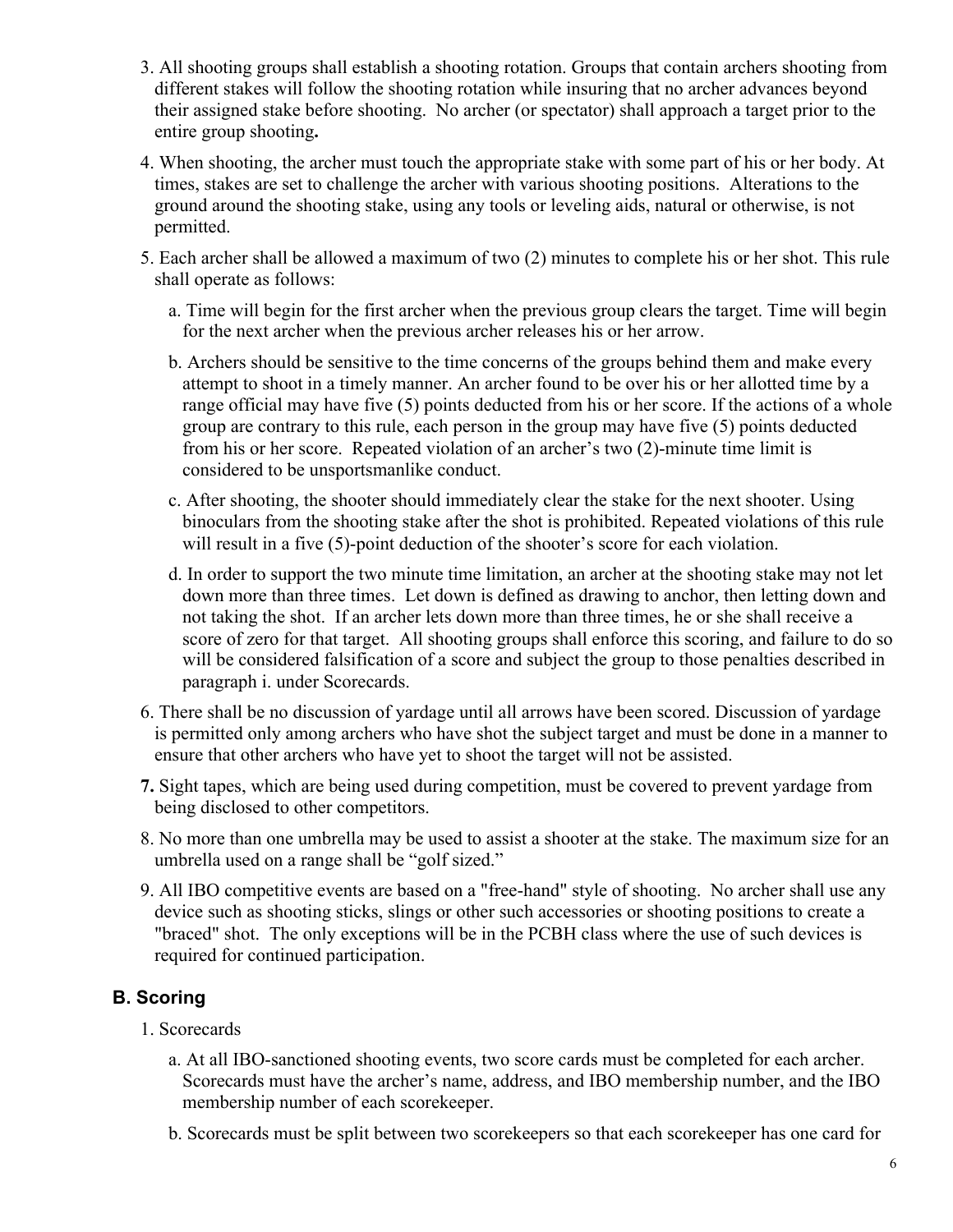each archer. Both scorekeepers must agree on a score, compare and record the score before the arrows are pulled from the target. Scorecards will be marked by a punched hole in the correct scoring box for each target prior to being turned in.

- c. Arrows pulled early will receive a zero. Repeated violations of this rule will result in the offending archer being disqualified.
- d. If the two scorekeepers for a group mistakenly record different scores, the inconsistent scores must be corrected as agreed upon by the majority of the group. The error must be circled and initialed by both scorekeepers and the correct score punched or otherwise clearly marked. If agreement by the majority of the group is not possible, the shooter will receive the higher of the two scores.
- e. Scorecards will be checked at the end of each course. Each group's scorecards must be turned in together by the entire group. .
- f. Scorecards must be legible, complete, and signed by the archer to be accepted. No scorecard may be changed by a competitor or scorekeeper after submitting it to a range official.
- g. Archers shall be responsible for their own scorecards. It is up to each archer to ensure that his or her scorecard meets the above requirements.

Duplicate cards will not be issued to replace lost or damaged cards, except in unusual circumstances approved by the host and or IBO tournament officials in their sole discretion.

- h. Host clubs shall keep scorecards for one year following an IBO-sanctioned shooting event.
- i. Any attempt by an archer to knowingly falsify a score, or knowingly allow another to falsify his or her score, shall result in a disqualification of that archer for that shooting event, and that archer shall be ineligible to participate in an IBO-sanctioned shooting event for a one (1)-year period. A suspended competitor may petition the IBO Board of Directors for reinstatement.
- j. The IBO reserves the right, in its sole discretion, to correct harmless errors including but not limited to, score tabulation, lack of initials or signature, posting, etc., which in the opinion of the IBO are clearly not a result of an attempted inflation of the archer's score.
- 2. Scoring Arrows
	- a. Scores will be tabulated as follows:
		- i. 11 points: 11 ring or "X" ring centered inside the 10 ring
		- ii. 10 points: 10 ring or heart
		- iii. 8 points: Vital
		- iv. 5 points: Body
		- v. 0 points: Miss or arrow not touching body color.
	- b. If more than one scoring area is visible on a target, the host organization of any IBO sanctioned event shall note which area shall be used at the shooting stake. In the event that such a target is not posted, either scoring area can be used.
	- c. An arrow shaft touching the line of a greater scoring area shall be given the higher score. Arrow parts that extend beyond the shaft such as feathers, vanes, or nock collars, cannot be used to score the arrow.
	- d. Arrows must stick in the target in order to receive a score other than a zero with the exception of a pass-through, robinhood, or bounce-back as set out in Paragraphs (e) (f), and (g) below.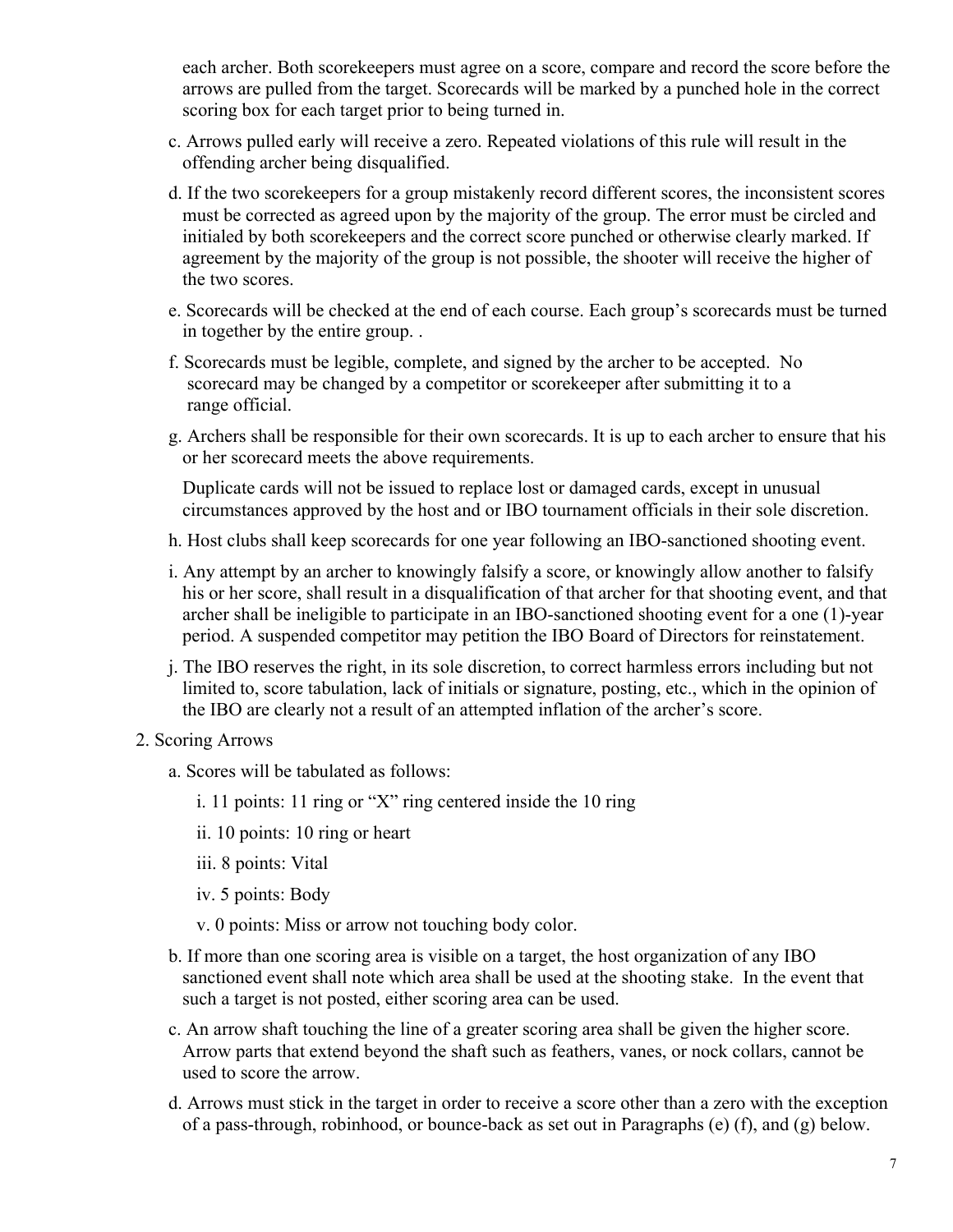e. An arrow that passes through a target may be scored if witnessed and agreed upon by the majority of archers in the group. A pass-through is an arrow passing completely through the target with material 360 degrees around the arrow, leaving a separate entrance and exit hole. If the pass-through was witnessed by a member of the group other than the shooter, and the group cannot agree, the archer may re-shoot the target before the group advances to score the target.

- f. All whole arrows, or partial arrows that include the point, that are sticking in the target shall be scored where they penetrate the target. An arrow embedded into the nock end of an arrow embedded in the target shall be scored the same as the arrow embedded into the target. An arrow that hits another arrow—with the arrow being struck showing visible damage—that does not stick in the target shall be given the score of the arrow that was struck. The majority of the group must agree that 1) a particular arrow was struck, and 2) that striking the arrow prevented the arrow from sticking in the target, or the arrow shall be scored as a miss.
- g. A bounce-back is an arrow that squarely strikes the target and bounces back toward the shooter. An arrow that glances off the target is not considered a bounce-back. A bounce-back may be scored if the score can be agreed upon by the majority of archers in the group. If a member of the group other than the archer witnesses the bounce-back and the group cannot agree, the archer may re-shoot the target before the group advances to score the target.
- h. An arrow released or dropped accidentally will be scored a zero unless the archer is able to retrieve it while touching the stake and re-shoot it within that archer's two minute period.
- i. Any arrow intentionally shot into the ground or any object other than the target shall be considered an act of unsportsmanlike conduct and the arrow scored a zero.

#### **C. Binoculars and Rangefinders**

- 1. An integral part of IBO 3-D competition is the archer's ability to judge yardage without the assistance of range finding devices or assistance from others. Therefore, rangefinders and other devices that may be used to calculate yardage to the target are prohibited. An archer may not use parts of his or her body, the bow, or any other accessories or equipment to calculate yardage**.**  Archers using adjustable sights may not adjust their sight elevation after drawing the bow and sighting the target. Any mark on otherwise legal binoculars that could be construed as a reference point for range finding is prohibited.
- 2. Hand-held binoculars are allowed without magnification limitations.
- 3. Binoculars shall not be used at the stake after the shot has been taken. An archer with an adjustable sight may not adjust his or her sight after using binoculars at the shooting stake. Archers may utilize binoculars additionally to view the target while waiting their turn at the shooting stake or from an on-deck area behind a group that is in the process of shooting a target.

#### **D. Equipment Failures and Leaving the Course**

- 1. Once an archer begins a shooting course, he or she must finish with his or her group unless given permission to leave by a range official, or in the event of equipment failure his or her shooting group. Any archer or group that leaves a range without the authorization of a range official will not be allowed to continue.
- 2. When possible, in the case of inclement weather, a siren or other warning system shall be implemented, indicating that a potential emergency exists and all shooting and practice ranges are immediately closed.

When this warning has been sounded, all shooting activity must cease, and everyone should seek appropriate shelter. Archers shall use the utmost caution to ensure the safety of all persons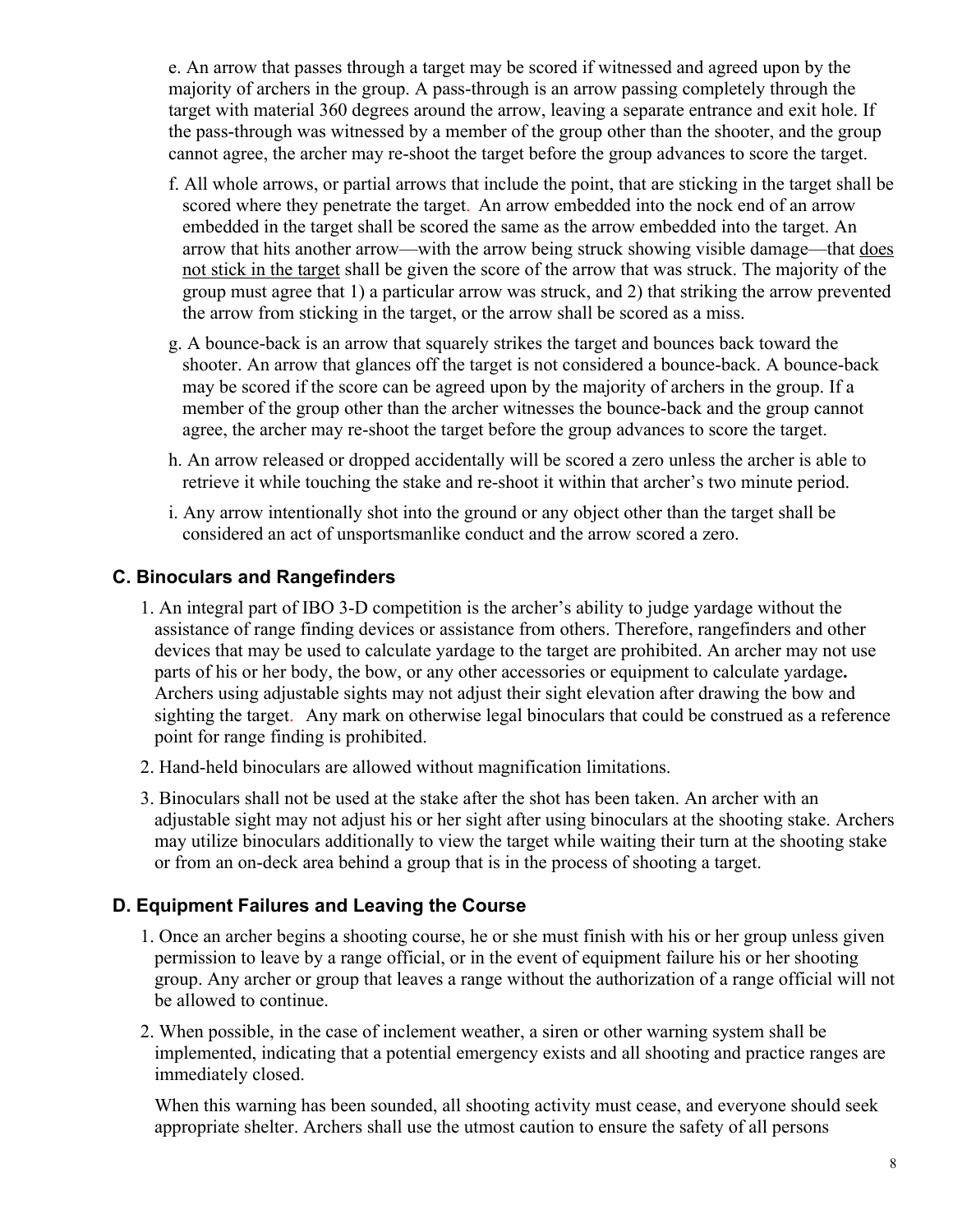involved.

Archers may only resume shooting activity after being instructed by the IBO, the host organization, or other range officials on the proper manner to re-enter the competition ranges once the emergency has passed and the ranges have been re-opened. Due to the severe risk to one's self or other shooters and/or range Personnel in a potential emergency situation, any attempt to circumvent these safety warnings and continue shooting will be viewed as unsportsmanlike conduct and will be grounds for immediate disqualification.

- 3. Once an archer begins a shooting course, he or she may not exchange equipment unless there is an equipment failure as set out below.
- 4. EQUIPMENT FAILURES. Equipment failures must be visible and agreed upon by the majority of the group. The procedure for dealing with equipment failures shall be as follows:
	- a. The scorekeepers for the group shall write "equipment failure" on the scorecard of the archer with the equipment failure and initial the scorecard.
	- b. The scorekeepers will tabulate the archer's score to that point and initial the cards appropriately.
	- c. The archer with the equipment failure shall then cautiously proceed forward through the course and immediately notify a range official.
	- d. If three or more archers remain in the group, they may continue shooting. If two or fewer remain, they must join the following group (so long as it does not result in a group of six or more) or step aside and wait for range official before proceeding. If range officials are not readily available, then the group should proceed through the range to the check station.
	- e. The archer will be given a time by a range official within which the repair must be completed.
	- f. A range official will hold the archer's scorecards until the repair is completed and the archer is escorted back onto the course by a range official.
	- g. Any archer leaving the range without following the guidelines as set out in section (D) of this rule may be disqualified.

## **E. Peer Groups**

- 1. A peer group may be made up of the top 10 scores from a previous competition in a particular class. These scores will not include any tiebreakers. All shooters tied for a score will make up one score for this purpose.
- 2. The IBO or a host club (at the state, regional, or national level) may require an archer to shoot in a peer group at a particular event. If an archer is registered by the IBO or a host club in a peer group and that archer does not shoot in the group, his or her score will be ineligible for National awards of any kind.
- 3. If peer groups are assigned, the host organization will send a letter of invitation for an archer to participate in a peer group; however, it is still the shooter's responsibility to determine if he or she is required to shoot in a peer group. An archer may check the IBO website, call the IBO office, check with the host club, or check in at registration, to determine if he or she is required to attend a meeting for the purpose of being assigned to shoot in a peer group.

## **F. Tie Scores, Unsportsmanlike Conduct and Misc.**

1. 11s will be used to break ties **for all places except for 1st place in amateur and Semi-Pro**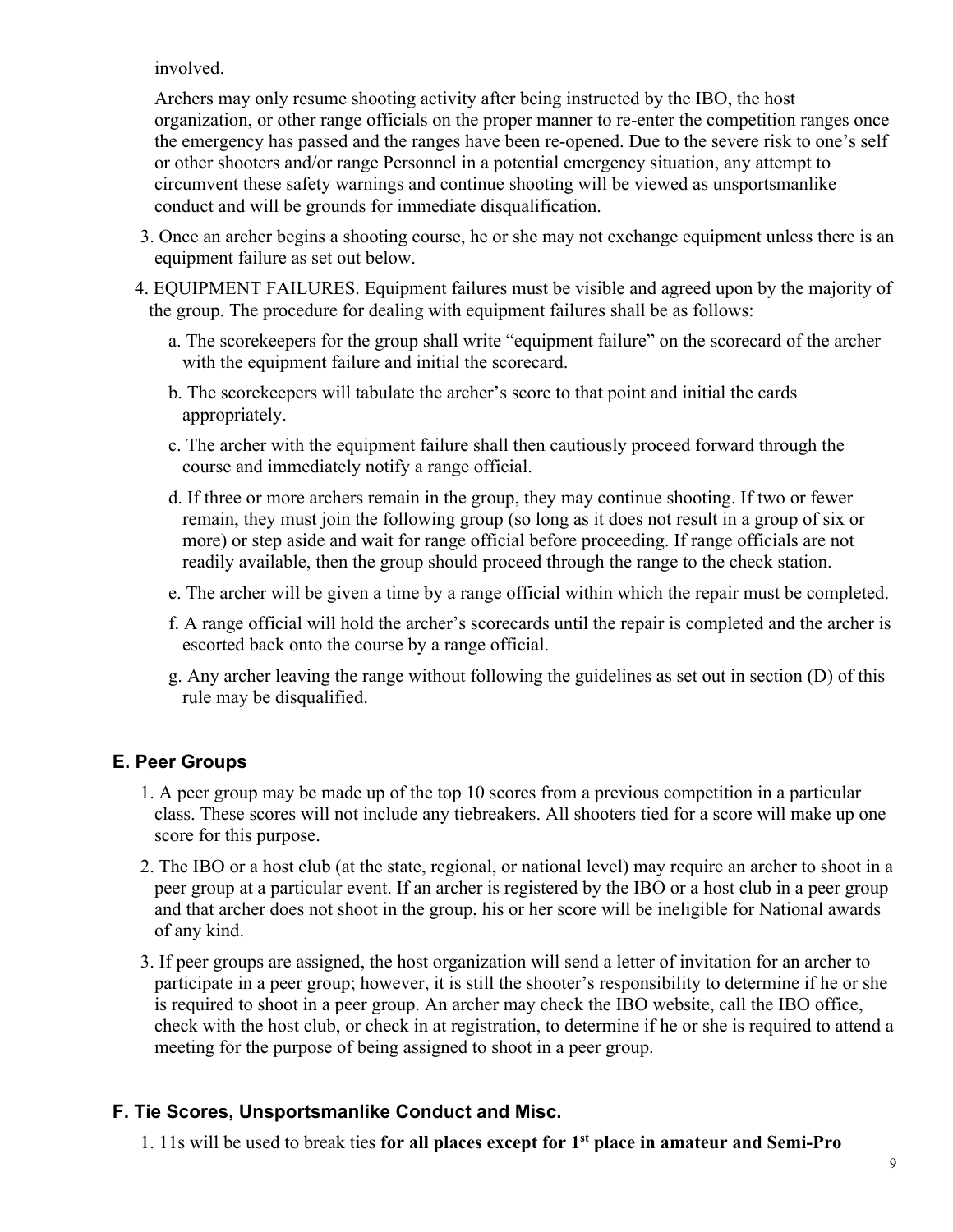**classes and 1st through 3rd places in all Pro classes. Those who tie for 1st place in amateur and Semi-Pro and 1st through 3rd place in all Pro classes, will shoot-off to determine the winners. For all other places,** the archer with the most 11s will be the winner. However, if two or more archers still finish with identical scores, the host club will declare a shoot-off. A shoot-off will consist of a 3-D animal set at an unknown distance, within the limits of the relevant class, and an "X" shall be placed in the center of the highest-scoring area. The archer whose arrow is the closest to the "X" will be declared the winner. If only one archer is present at the shoot-off, he or she will be declared the winner. If neither archer is present, **prize money will be added together and divided equally between those who are tied.**

- 2. No alcoholic beverages may be carried or consumed on any shooting course, range, or practice area by anyone during shooting hours. If in the opinion of a range official, an archer who is under the influence of alcohol attempts to enter a course, range, or practice area, the archer will not be allowed to shoot and will be suspended from that competition. Repeated violations may result in a revocation of IBO membership and a ban from all IBO-sanctioned competitions.
- 3. Spectators shall not distract, interfere with, or assist archers while on the shooting course or range.
- 4. Unsportsmanlike conduct will not be tolerated. Any action considered unsportsmanlike by the host club or the IBO will be grounds for disqualification and/or suspension from membership. Examples of unsportsmanlike conduct include, but are not limited to, the following:
	- a. Projecting any illuminated aiming point onto a target.
	- b. Littering or improper disposal of trash.
	- c. Registering to compete as an amateur when the archer is a Pro or Semi-Pro in another 3-D shooting organization; or registering to compete as a Semi-Pro when the archer is a Pro in another 3-D shooting organization.
	- d. Communicating to another archer the yardage of a particular target that the other archer has not yet shot.
	- e. All forms of electronic communication are prohibited while on the shooting range unless communication is required for an emergency. Cell phone and other devices must be silenced before entering the range.
	- f. Disobeying or disregarding the orders of a range official or shoot official.
	- g. Using performance enhancing drugs. Recognizing the IBO/3-DI affiliation with FITA; the IBO is developing a substance abuse policy. We may be recognizing guidelines along the same structure as those utilized by FITA in their International competitions. Be advised, these guidelines may be implemented in the near future and may come into use with no further warning after this advisory.
	- h. Any otherwise-listed rule violation.

# **V. SHOOTING CLASSES**

## **A. Level One—Non-Competitive Classes**

## **1. Future Bowhunters** *(FBH)*

FBH is a class for male or female archers 8 years of age and younger. Equipment shall consist of a compound, recurve, or longbow shot with no restriction on sights or style of release. The maximum shooting distance is 15 yards (13.72 meters) FBH is a non-competitive class designed to encourage children to learn to shoot a bow and, consequently, awards should be random and based on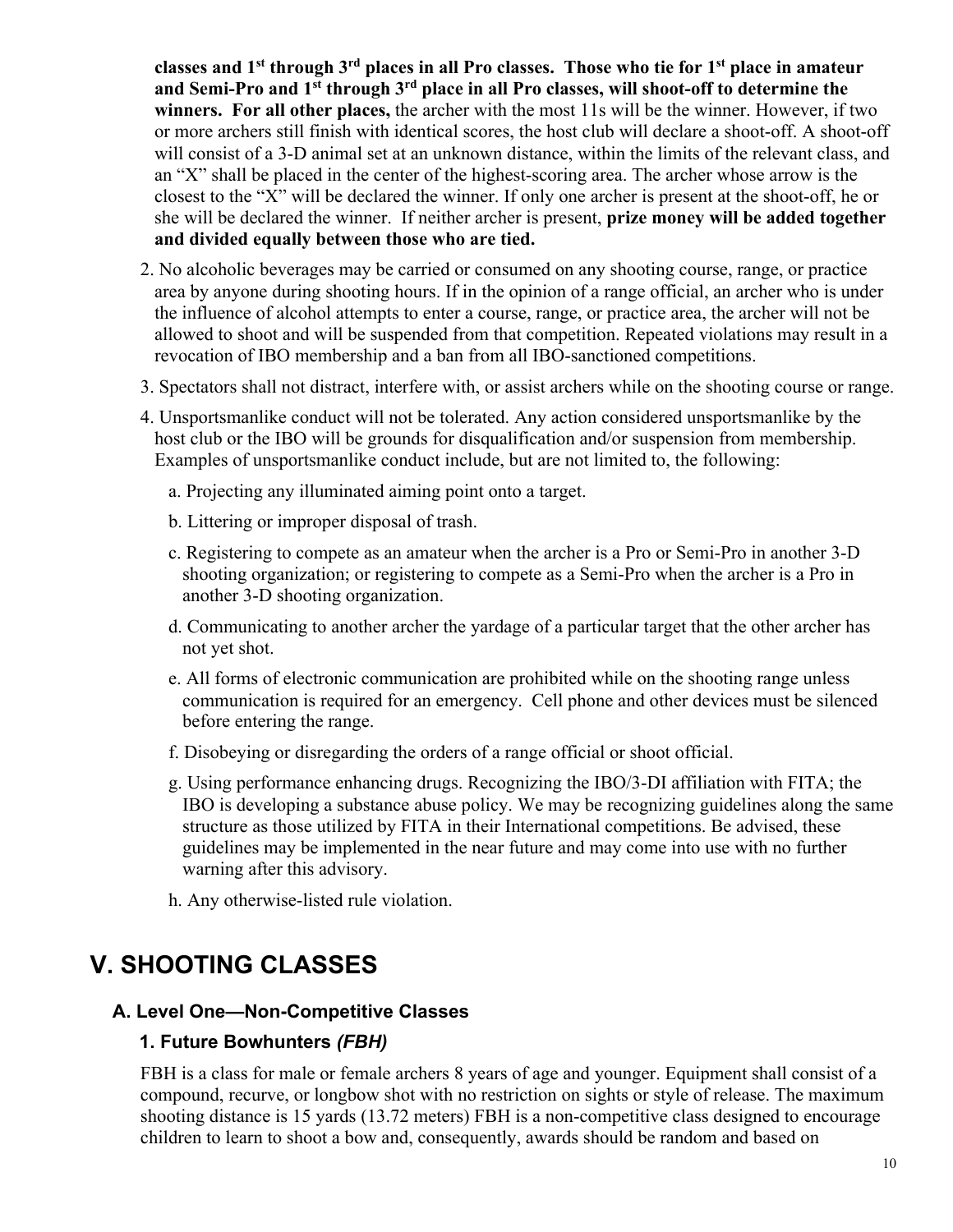participation only. It is suggested that host clubs announce a scheduled starting time, with all archers present to begin at one time. Set a 10-target range for this class only. The range may be in an open field with shooting stakes in a straight line and targets at unknown distances up to 15 yards.

#### **2. Physically Challenged (***PCBH)*

An optional**,** non-competitive class, for archers that have an impairment that precludes them from participating in a regular, competitive IBO class. This class may be shot with a compound, crossbow, recurve, or longbow with no limitation on stabilizers, sights, or style of release**.** Crossbow shooters must comply with crossbow class rules and those using vertical bows must comply with IBO bow weight, grains per pound and/or speed regulations to prevent possible injury from equipment malfunction. PCBH is a class which encourages those with physical limitations to participate in the sport of 3D archery without the cost of an entry fee. All PCBH competitors will shoot from the orange stake.

#### **B. Level Two—Youth Competitive Classes**

#### **1. Genesis** *(GEN)*

This class is for archers in NASP® eligible grades 4-12 using the same equipment rules as required for all NASP® events using the unmodified original Genesis bow and NASP® Easton arrows. GEN archers will shoot from the silver stake.

#### **2***.* **Cub** *(CUB)*

CUB is the class for male archers **9-11 years old** or female archers 9 to 12 years old. Equipment shall consist of a compound, recurve, or longbow shot with no restriction on sights, stabilizers, or style of release. CUB archers will shoot from the white stake.

#### **3***.* **Youth Hunter** *(YH)*

Youth Hunter is an optional class for archers **12** to 17 years old. Archers in this class will use the same equipment as those shooting in the Hunter Class (HC). A maximum speed of 260 fps with 3% variance will be allowed in the Youth Hunter Class. YH archers will shoot from the orange stake. PLEASE REFER TO HC STANDARDS FOR EQUIPMENT.

#### **4***.* **Youth Release Ages 12-14** *(YMR 12-14)*

YMR **12**-14 is for archers **12** to 14 years old. Equipment shall consist of a compound, recurve, or longbow shot with no restriction on sights, stabilizers, or style of release. YMR **12**-14 archers will shoot from the **yellow** stake.

#### **5***.* **Youth Release Ages 15-17** *(YMR 15-17)*

YMR 15-17 is for archers 15 to 17 years old. Equipment shall consist of a compound, recurve, or longbow shot with no restriction on sights, stabilizers, or style of release. YMR 15-17 archers will shoot from the red stake.

#### **6***.* **Female Youth** *(FY)*

FY is for female archers 13 to 17 years old. Equipment shall consist of a compound, recurve, or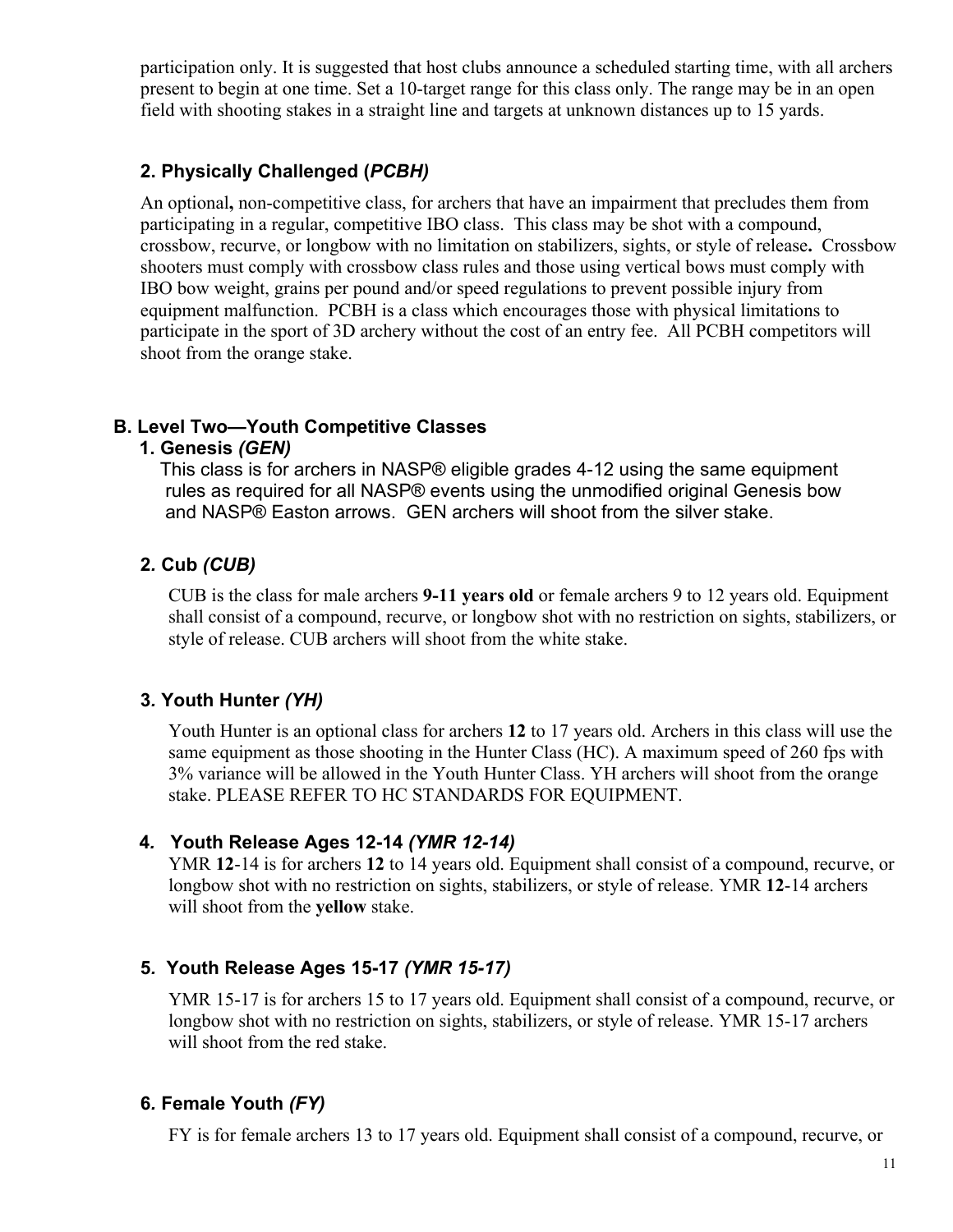longbow shot with no restriction on sights, stabilizers, or style of release. FY archers will shoot from the orange stake.



#### **C. Level Three—Entry Level Adult Classes**

#### **1***.* **Hunter Class** *(HC)*

A compound, recurve, or longbow shot with or without sights. A sight shall have fixed pins, cross hair, or circle style pins without lens or magnification. If circle style pins are used, all circles must be the same size. A sight may have a rear aperture (i.e., peep sight or fixed rifle type sight). Sights may not be adjusted after entering the shooting course. Arrows must have screw-in points and at least three (3) feathers or vanes no less than two (2) inches long (measured minimum 1.75 inches). Only one stabilizer or stabilizer system having a single point of attachment may be used. The stabilizer can be any shape or configuration as long as it is contained within a theoretical sphere having a radius of 12 inches measured from the point of attachment. Additional Vbars, counter balances, or weighted attachments are prohibited. (For the purposes of this rule, any device adding length or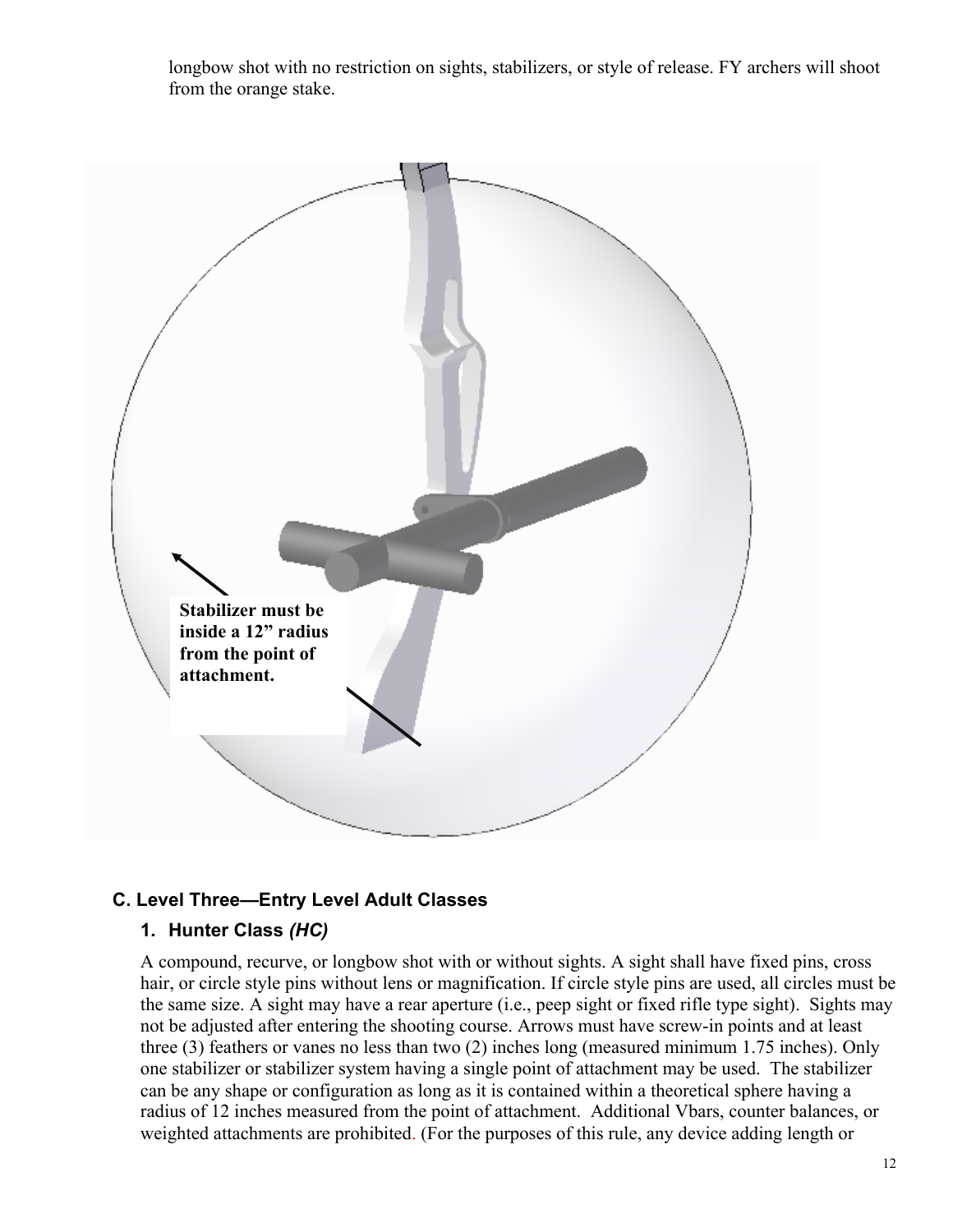weight to the stabilizer shall be considered part of the stabilizer and shall be subject to the 12-inch rule.) Un-weighted vibration dampeners are not considered to be stabilizers; however, un-weighted vibration dampeners attached to the stabilizer are measured as a part of the stabilizer and are subject to the 12-inch rule above. Equipment in this class may be shot with finger tab, shooting glove or release. HC archers shoot from the yellow stake. If an archer wins more than once in HC at any of the following events; Winter National, Spring National, or the 1<sup>st</sup>, 2<sup>nd</sup> or 3<sup>rd</sup> leg of the National Triple Crown or the World Championship in addition to any archer ranking in the top three combined scores for the National Championship, or the top three scores for the World Championship including all ties must advance to another class at the conclusion of the current competition year. This will be a permanent move out of HC.

## **2***.* **Female Hunter Class** *(FHC)*

Archers in this female only class must use the same equipment as the Hunter Class (HC). FHC archers will shoot from the orange stake. PLEASE REFER TO HC STANDARDS FOR EQUIPMENT

If a archer wins more than once in FHC at any of the following events; Winter National, Spring National, or the  $1^{st}$ ,  $2^{nd}$ ,  $3^{rd}$  leg of the National Triple Crown, or wins either the National Championship or World Championship during any one IBO shooting year, that archer must advance to another class for the entire duration of the following IBO shooting year*.* 

## **3. Beginner Bowhunter Open** *(BBO)*

A compound, recurve, or longbow shot with no restriction on sights, stabilizers, or style of release. BBO archers will shoot from the red stake.

If an archer wins more than once in BBO at any of the following events; Winter National, Spring National, or the  $1<sup>st</sup>$ ,  $2<sup>nd</sup>$  or  $3<sup>rd</sup>$  leg of the National Triple Crown or the World Championship in addition to any archer ranking in the top three combined scores for the National Championship, or the top three scores for the World Championship including all ties must advance to another class at the conclusion of the current competition year. This will be a permanent move out of BBO.

## **D. Level Four—Advanced Amateur Classes**

#### **HF, MHC, SFHC & SHC ALL REFER TO AHC STANDARDS FOR EQUIPMENT**

#### **1***.* **Hunter Fingers** *(HF)*

Archers in this class will use the same equipment as those shooting in the Advanced Hunter Class (AHC) except that a release aid may not be used and the bow must be shot with fingers directly contacting the bowstring using a glove, finger tab, or bare fingers. HF archers will shoot from the yellow stake. PLEASE REFER TO AHC STANDARDS FOR EQUIPMENT

## **2***.* **Master Hunt***er (MHC)*

This is an optional class for archers 60 years or older. Archers in this class will use the same equipment as those shooting in the Advanced Hunter Class (AHC). MHC archers will shoot from the yellow stake. PLEASE REFER TO AHC STANDARDS FOR EQUIPMENT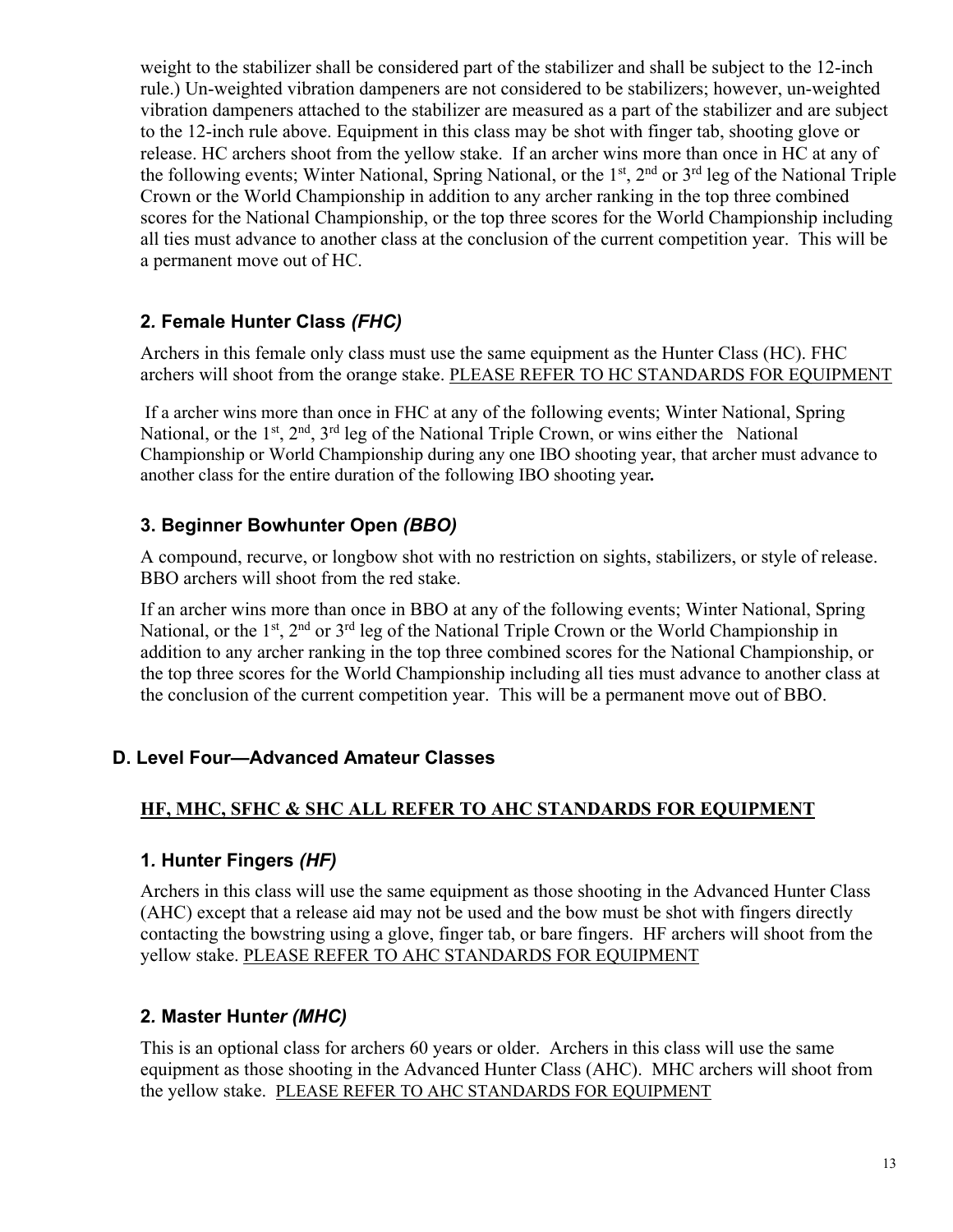## **3***.* **Senior Female Hunter** *(SFHC)*

This is an optional class for female archers 50 years or older. Archers in this class will use the same equipment as those shooting in the Advanced Hunter Class (AHC). SFHC archers will shoot from the orange stake. PLEASE REFER TO AHC STANDARDS FOR EQUIPMENT

## **4***.* **Senior Hunter** *(SHC)*

This is an optional class for archers 50 years or older. Archers in this class will use the same equipment as those shooting in the Advanced Hunter Class (AHC). SHC archers will shoot from the yellow stake. PLEASE REFER TO AHC STANDARDS FOR EQUIPMENT

## **5. Bowhunter Open** *(MBO)*

A compound, recurve, or longbow shot with no restriction on sights, stabilizers, or style of release. MBO archers will shoot from the green stake.

## **6. Female Bowhunter Open** *(FBO)*

A compound, recurve, or longbow shot with no restriction on sights, stabilizers, or style of release. FBO archers will shoot from the red stake.

## **7. Bowhunter Release** *(MBR)*

A compound, recurve, or longbow shot with no restriction on stabilizers or style of release. A sight shall have fixed-pin, cross-hair, or circle style pins. MBR shooters may use a lens with no restrictions on magnification. If circle style pins are used, all circles must be the same size. Sights may not be adjusted after entering the shooting course. MBR archers will shoot from the green stake.

## **8. Female Bowhunter Release** *(FBR)*

A compound, recurve, or longbow shot with no restriction on stabilizers or style of release. A sight shall have fixed pin, cross hair, or circle style pins. FBR shooters may use a lens with no restrictions on magnification. If circle style pins are used, all circles must be the same size. Sights may not be adjusted after entering the shooting course. FBR archers will shoot from the yellow stake.

## **9. Advanced Hunter Class** *(AHC)*

A compound, recurve, or longbow shot with or without sights. A sight shall have fixed pins, crosshair, or circle style pins. AHC archers may use a lens with no restrictions on magnification.If circle style pins are used, all circles must be the same size. A sight may have a rear aperture, (i.e., peep sight or fixed rifle type sight). Sights may not be adjusted after entering the shooting course. Arrows must at least three (3) feathers or vanes no less than 2 inches long (measured minimum 1.75 inches). Only one stabilizer or stabilizer system having a single point of attachment may be used. The stabilizer can be any shape or configuration as long as it is contained within a theoretical sphere having a radius of 12 inches measured from the point of attachment. Additional Vbars, counter balances, or weighted attachments are prohibited (For the purposes of this rule, any device adding length or weight to the stabilizer shall be considered part of the stabilizer and shall be subject to the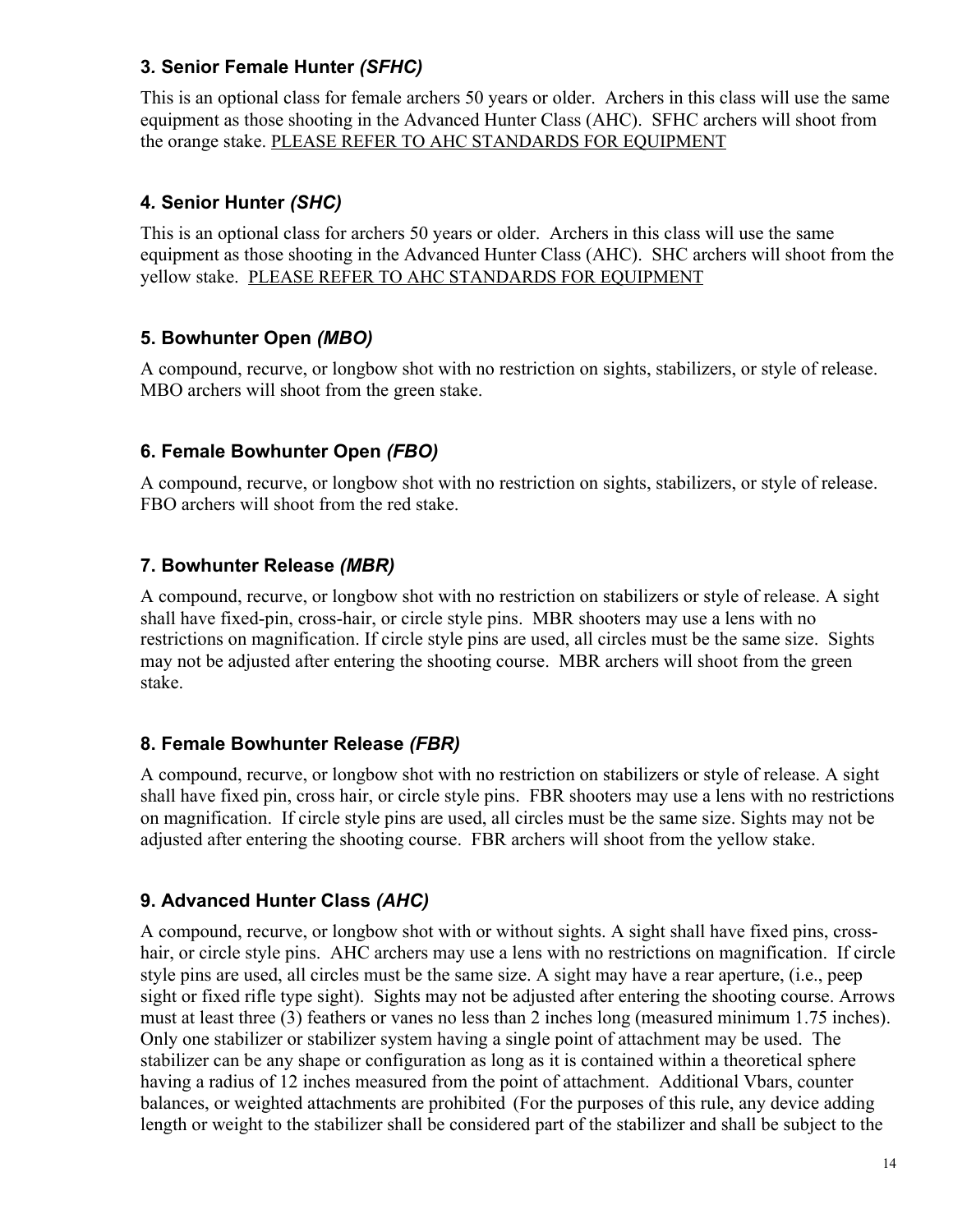12-inch rule. Unweighted vibration dampeners are not considered to be stabilizers; however, unweighted vibration dampeners attached to the stabilizer are measured as a part of the stabilizer and are subject to the 12-inch rule above. Equipment in this class may be shot with finger tab, shooting glove or release. AHC archers may use glue-in points. AHC archers shoot from the red stake.

#### **10. Female Seniors** *(FSR)*

FSR is an optional class for female archers 50 years of age or older. Equipment shall consist of a compound, recurve, or longbow shot with no restriction on sights, stabilizers, or style of release. FSR archers will shoot from the red stake.

## **11. Men's Senior Class** *(MSR)*

MSR is an optional class for archers 50 years of age or older. Equipment shall consist of a compound, recurve, or longbow shot with no restrictions on sights, stabilizers, or style of release. MSR archers will shoot from the green stake.

## **12. Masters Class** *(MCBH)*

MCBH is an optional class for archers 60 years of age or older. Equipment shall consist of a compound, recurve, or longbow shot with no restriction on sights, stabilizers, or style of release. MCBH archers will shoot from the green stake.

## **13. Senior Master Class** *(SMC)*

SMC is an optional class for archers 70 years of age or older. Equipment shall consist of a compound, recurve, or longbow shot with no restriction on sights, stabilizers, or style of release. SMC archers will shoot from the red stake.

## **14***.* **Crossbow** *(X-BOW)*

Crossbows must be standard production crossbows, however, minor modifications such as butt plates, strings, added weight and the like shall be permitted as long as such modifications do not void the manufacturer's warranty or diminish designed safety standards. No Hooked Butts, Palm Rests, or extra equipment used for bracing will be allowed. (See section IV, A, 9) Trigger assemblies must be standard production by the original crossbow manufacturer and may not be altered in any way. Bolts must be no less than 20/64ths in diameter and measure no shorter than 14 inches. All bolts must be identical in type and size and point weight. Bolts must use at least three (3) vanes or feathers and screw in field points. Crossbows shooting up to and including 300 fps must shoot bolts weighing no less than 400 grains. Crossbows shooting 301 to 325 fps must shoot bolts weighing no less than 425 grains. Crossbows shooting more than 325 fps must shoot bolts weighing no less than 450 grains. A maximum speed of 350 fps with 3% variance will be allowed in the Crossbow Class**.** Any type of sight may be used. A sight with adjustable elevation may not be adjusted after raising the bow and sighting the target. Any archer using a variable power scope shall be responsible to tape or otherwise secure the adjustment setting to create a fixed magnification, prior to beginning competition. Crossbows must be in sound condition with a working safety.

In an effort to supplement the two minute rule and speed the crossbow loading process, crossbows should be cocked when the shooter is in the on deck position. The safety must remain on and crossbow must remain unloaded until the archer is at the stake and ready to shoot. The crossbow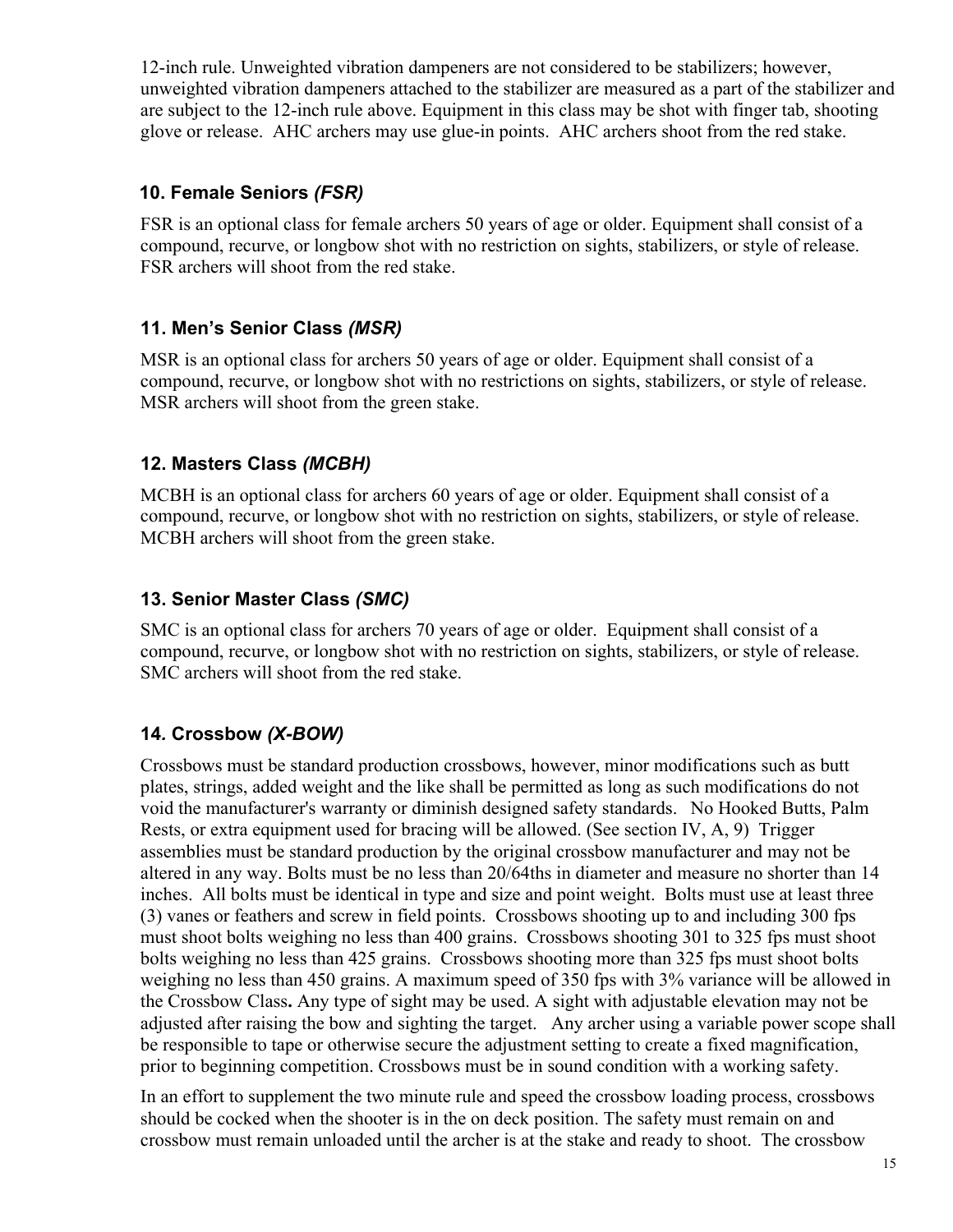must be loaded while in a downward position and pointed in the direction of the target. No crossbow may be loaded while pointing up. X-BOW archers will shoot from the blue stake.

#### **15. Veterans Class** *(VET)*

This is an optional class for any archer who is a current member of, or has previously served honorably in the armed forces. Equipment shall consist of a compound, recurve, or longbow shot with no restriction on sights, stabilizers, or style of release. VET archers will shoot from the red stake

## **TRADITIONAL CLASSES**

Bow weight restrictions shall apply in all traditional classes as in any other class.

#### **1. Bare Bow** *(BB)*

A recurve or longbow shot with fingers directly contacting the bowstring using a glove, finger tab, or bare fingers. No sighting device of any kind may be used. A rest and plunger are all that may reside within the sight window of the bow. A clicker is allowed but must not be mounted in the sight window of the riser. There shall be NO markings on the bow or bowstring (intentional or accidental) that could be construed as sighting marks. All arrows shall be of the same material and be of uniform length and weight. String walking and face walking are permitted in the BB class. Weights may be added to the lower part of the riser. Weights, regardless of shape, must mount directly to the riser without rods, extensions, angular mounting connections or shock absorbing devices. The unstrung bow must pass completely through a hole or ring 12.2cm inside diameter  $+$  or  $-$  0.5mm. BB archers will shoot from the orange stake.

## **2. Longbow** *(LB)*

A one (1) or two (2) piece longbow shot with fingers directly contacting the bowstring using a glove, finger tab, or bare fingers, Archers may use up to two (2) nock locating devices, but they must use the same nocking point and anchor point for each shot and the index finger must contact the string in the same place for each shot. The index finger must touch the nock of the arrow. Face and/or string walking are not permitted. No sighting device of any kind may be used. There shall be no markings on the bow or bowstring (intentional or accidental) that could be construed as sighting marks. No type of draw check or clicker may be used. Arrows shall be made of wood and shall be identical in length, weight, and color (allowances shall be made for normal wear). Arrows shall be shot off the hand or shelf of the riser. LB archers will shoot from the white stake.

A longbow shot in LB shall conform to the following specifications:

- 1. The bowstring, when the bow is strung, may only contact the nocks of the bow.
- 2. No stabilizers, counterbalances, or weights of any kind may be attached or built into the bow; except a bow quiver clearly designed to hold arrows.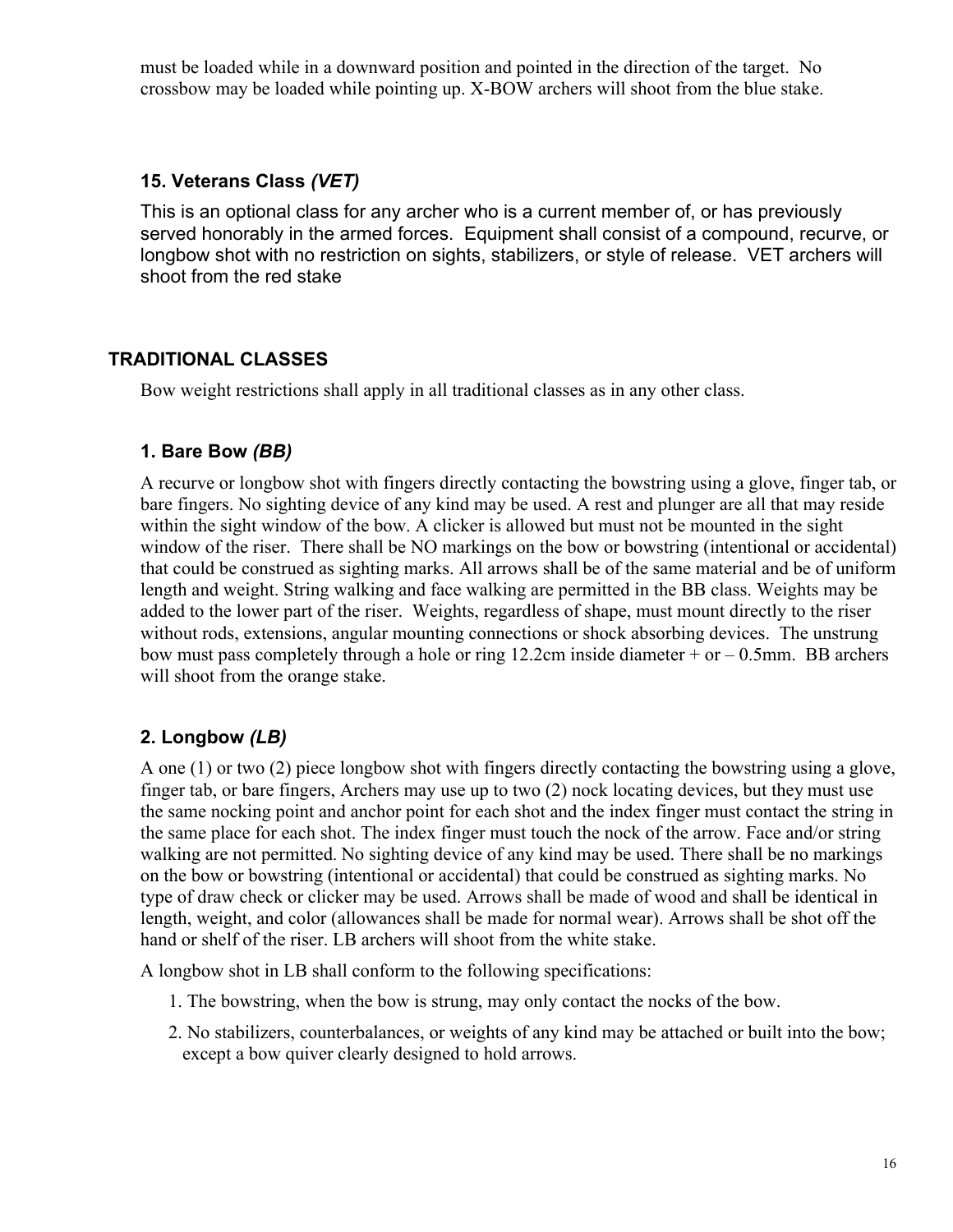## **4. Senior Traditional** *(ST)*

Senior Traditional is an optional class for archers 60 years or older. Equipment shall consist of a recurve shot with fingers directly contacting the bowstring using a glove, finger tab, or bare fingers. Archers may use up to two (2) nock locating devices, but they must use the same nocking point and anchor point for each shot and the index finger must contact the string in the same place for each shot. The index finger must touch the nock of the arrow. Face and/or string walking are not permitted. No sighting device of any kind may be used. There shall be no markings on the bow or bowstring (intentional or accidental) that could be construed as sighting marks. No type of draw check or clicker may be used. All arrows must be the same length and weight.

Aluminum or carbon arrows must have screw-in points; wood arrows may have glue-on points. All arrows must have at least 8 inches of fletching. No counterbalances, or weights of any kind may be attached or built into the bow, except a single 12 inch stabilizer and a quiver clearly designed to hold arrows may be used. Arrows shall be shot off the hand or shelf of the riser only. An arrow side plate (if used) may only extend one (1) inch above the arrow. The shelf may be built up and the side plate may be built out with a hard material that has a minimal consistency of wood. The shelf and side plate may be covered with a softer material that is no thicker than 1/8 inch. ST archers will shoot from the white stake.

## **5. Female Bare Bow** *(FBB)*

Archers in this female-only class must use the same equipment as the Bare Bow Class (BB). FBB archers will shoot from the white stake.

## **6. Vintage Traditional** *(VT)*

A recurve or longbow shot with fingers directly contacting the bowstring using a glove, finger tab or bare fingers. Archers may use two (2) nock locating devices but must use the same nocking point and anchor point. Index finger must contact the nock of the arrow. No string walking or face walking. Riser must have some wood in it with no ILF configuration and no adjustable limb angle or draw weight. Arrows must be shot off the shelf. Shelf can only be built up ¼ of an inch and built out ¼ of an inch. No stabilizers, counterbalances, or weights of any kind may be attached or built into the bow, except a quiver clearly designed to hold arrows may be used. No face or string walking. No markings on the bow or bow string (intentional or accidental) that could be considered sighting marks. Any type of arrow material can be used, but arrows must be identical in color and length except normal wear and tear. Arrows must have at least 12 inches of FEATHER - no plastic or other material other than feather. Aluminum or carbon arrows must have screw-in points; wood arrows may have glue-on points. VT archers will shoot from the white stake.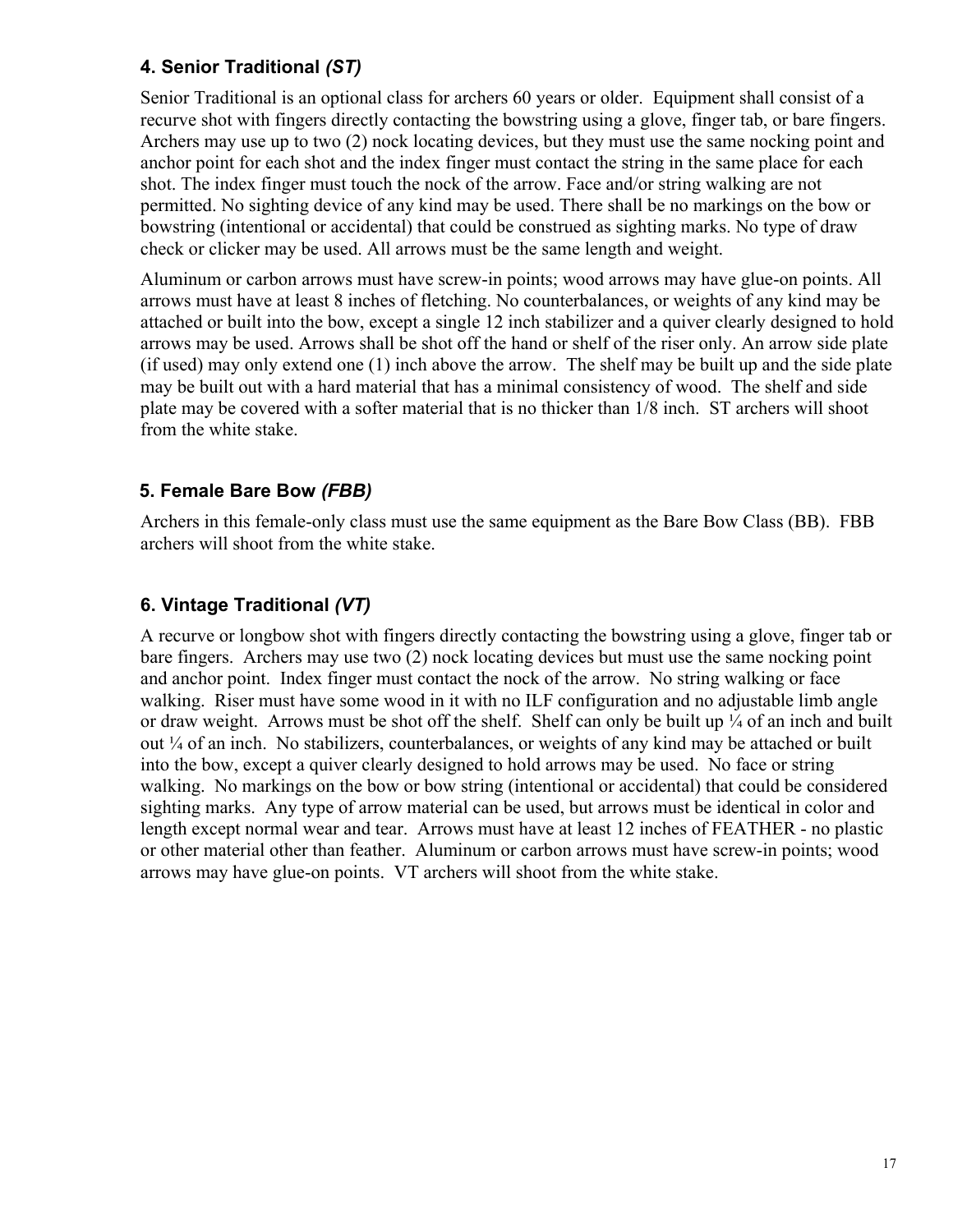## **E. Level Five—Semi-Pro Class**

#### **Semi-Pro** *(SPM)*

A compound, recurve, or longbow shot with no restriction on sights, stabilizers, or style of release. SPM archers will shoot from the blue stake.

#### **F. Level Six—Professional Classes**

#### **1. Pro Release** *(PMR)*

A compound, recurve, or longbow shot with no restriction on sights, stabilizers, or style of release. PMR archers will shoot from the blue stake.

## **2. Pro Female** *(PRF)*

A compound, recurve, or longbow shot with no restriction on sights, stabilizers, or style of release. PRF archers will shoot from the blue stake.

## **3. Pro Seniors** *(PSR)*

PSR is an optional class for archers fifty (50) years of age or older. Equipment shall consist of a compound, recurve, or longbow shot with no restriction on sights, stabilizers, or style of release. PSR archers will shoot from the blue stake.

## **4. Pro Hunter** *(PHC)*

Archers in this class must use the same equipment as the Advanced Hunter Class (AHC). PHC archers will shoot from the green stake. PLEASE REFER TO AHC STANDARDS FOR EQUIPMENT.

## **VI. RULE VIOLATIONS AND PROTESTS A. Rule Violations**

- 1. Any person in violation of the above rules may be disqualified from the event in which they are participating and may be suspended from membership. No warnings are necessary prior to imposing a disqualification, suspension, other discipline, or penalty.
- 2. Any person suspended from membership shall not be allowed to compete in an IBO-sanctioned event for the duration of that shooting year, or as the Board of Directors direct.
- 3. Range and event officials are to be respected and have the authority to disqualify an archer from an event for unsafe behavior and/or violations of the above rules.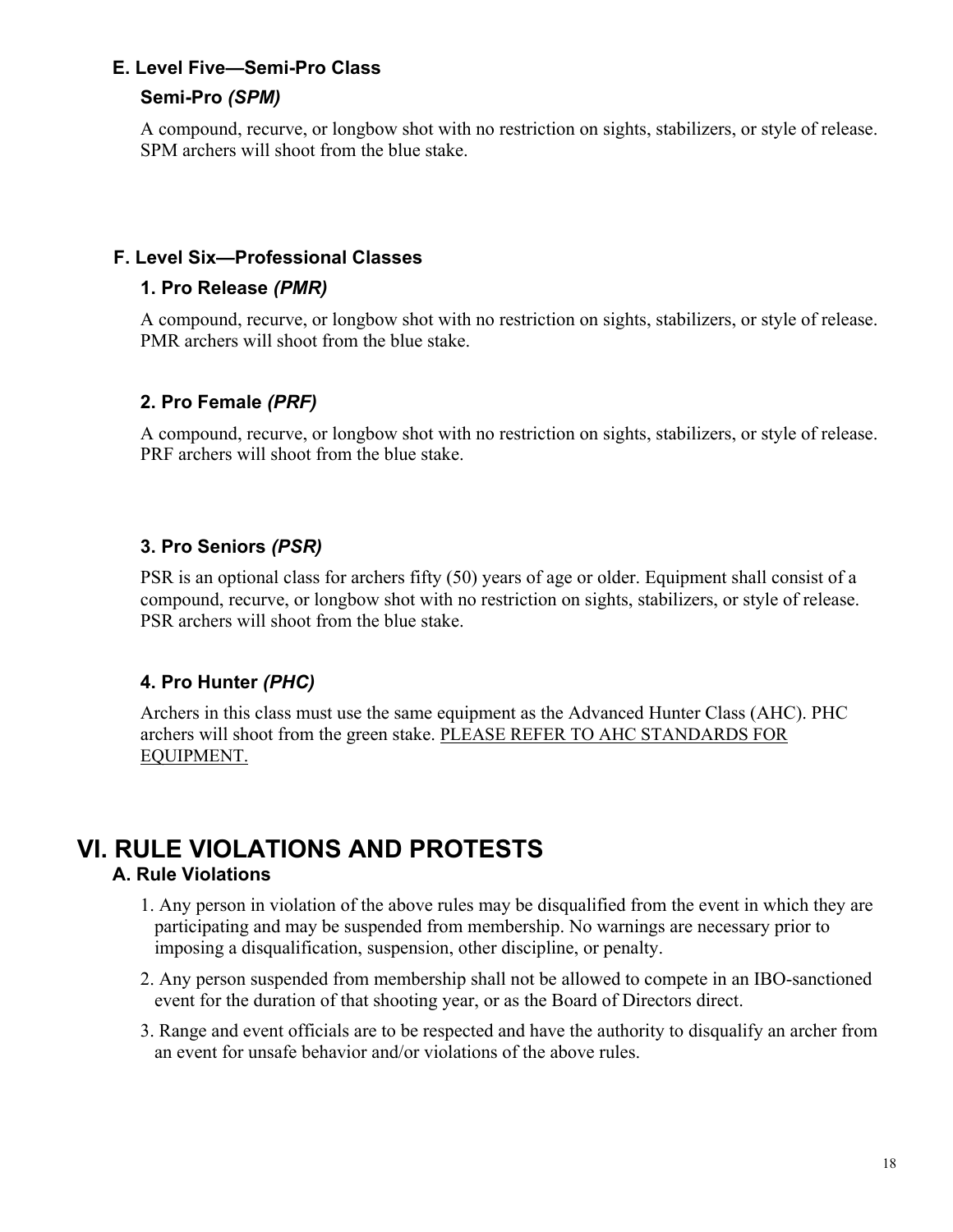#### **B. Protests, Appeals, and Requests for Reconsideration**

1A. At all National and World level events, an archer, upon the good faith belief of a rule violation, may file a protest with the Protest Committee. The Protest Committee will be made up of at least three members of the Board of Directors and any other persons that the IBO may designate. No protest will be heard by the Committee unless the protest is accompanied by \$25.00 and a written request for consideration that clearly outlines the basis for the protest. Protests must be turned in no later than one hour after the close of shooting ranges at the end of the tournament. The Protest Committee, in its sole discretion, may consider the protest solely on the written submission or may require testimony of available witnesses. Decisions of the Protest Committee will be made prior to the conclusion of the event, and awards may be issued at the conclusion of the event based on the committee's decision. This decision shall be final. The Protest Committee shall preserve all documents submitted. Written documentation for the basis of the decision, along with all documents shall be forwarded to the IBO office for board review.

- 1B. At all other IBO-sanctioned competitions: The host club shall resolve all protests by forming a Protest Committee to include any available IBO officials. The host club shall follow the procedures outlined above as much as possible. The person filing the protest or the person that is being protested may appeal the decision of the Protest Committee to the IBO Board of Directors by filing a written appeal in the IBO business office within five (5) working days of the Committee's decision. If an appeal is made, the Protest Committee shall give the Board of Directors all material submitted to them and the written basis for their decision. The Board of Directors will hear the appeal at the next regularly scheduled Board of Directors meeting. The Board of Directors will do their best to resolve the issue in a fair manner based on the information before them. However, archers must realize that some issues are very difficult to resolve after the conclusion of a shoot and an appeal may not be considered by the IBO Board of Directors if, in their opinion, sufficient accurate information cannot be gathered to make an informed decision.
- 1C. The intentional failure of an archer to cooperate with a Protest Committee in its investigation of a protest is unsportsmanlike conduct. The Committee may disqualify or declare the archer ineligible for awards at that event and the archer may be further sanctioned by the IBO for his or her failure to cooperate. If a decision by the Protest Committee or the IBO Board of Directors results in a change in the finishing order of a particular class, the IBO, in its sole discretion, may require the archers who are affected by the ruling to return their awards as needed to redistribute the awards based on the decision of the Committee or the Board.
- 2. Scoring Discrepancies—In the event of a scoring discrepancy, a protest may be filed by following the above procedures, OR if there is no allegation of intentional wrongdoing and the scoring discrepancy is the result of inadvertence, simple error, or mistake, a request for reconsideration may be filed with the IBO office no later than the first Friday following the conclusion of an event. If a protest concerning a scoring discrepancy or a request for reconsideration is filed with the IBO office, the IBO will review the appeal or request and a FINAL decision will be made and communicated to the archer within 10 working days following the date the protest or request is received. In the event a protest or request for reconsideration is received after the awards ceremony begins, IBO or host officials will not be held responsible for awards given based on the results posted prior to the awards ceremony at the conclusion of the event.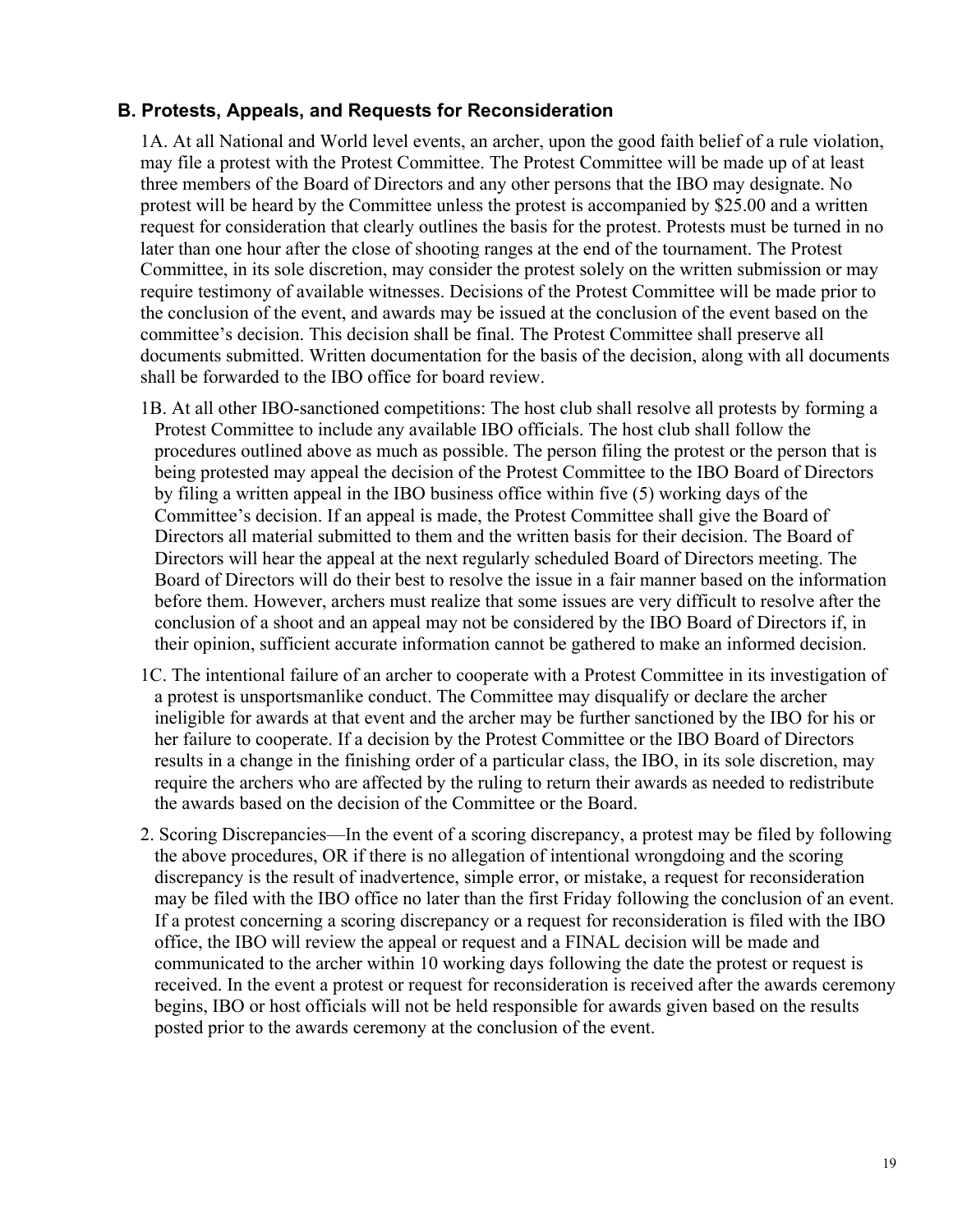3. Review of Competition by the IBO - It is the intent and goal of the IBO to encourage participation in archery by providing a fair and equitable competition for every competitor at every IBO-sanctioned event. The IBO also recognizes that it is very difficult for the IBO and host clubs to set courses, monitor rule violations, tabulate scores, encourage safety, hand out awards, and do all the other things required for a successful competition in a very short time period. Consequently, the IBO reserves the right in its sole discretion to investigate, review, and/or correct any competitive result based on any violation of rules, unsportsmanlike conduct, shooter eligibility, inadvertence, mistake, harmless error, or any other relevant circumstance, whether or not a protest or request for reconsideration is filed.

## **VII. GAME VIOLATIONS AND SUSPENSIONS**

 **Information provided is as stated in the Articles of Incorporation and By-Laws of the International Bowhunting Organization.**

## **A. Causes for Suspension**

- 1. Game Violations (with suspension of hunting license).
- 2. Any conviction of a game law offense.
- 3. Unsportsmanlike conduct, whether such conduct is actionable at law or not. All members must adhere to the rules of fair chase and in the agreement with the ideals of the International Bowhunting Organization, Inc.

## **B. Penalties**

- 1. A violator or offender will be suspended or expelled from the IBO membership for a period up to five years upon finding of proper cause for suspension by the Board of Directors.
- 2. Any reoccurrence of violations shall be grounds for permanent expulsion.
- 3. Any penalties, suspensions, or expulsions for cause shall be voted on by the Board of Directors at a regular or special meeting. A member facing or receiving a penalty, suspension, or expulsion may request a hearing before the Board of Directors where the Board may consider or reconsider the penalty, suspension, or expulsion.
- 4. The Board of Directors may establish, publish and maintain participation "rules" for any sanctioned member event and contain therein separate penalty options for their enforcement.